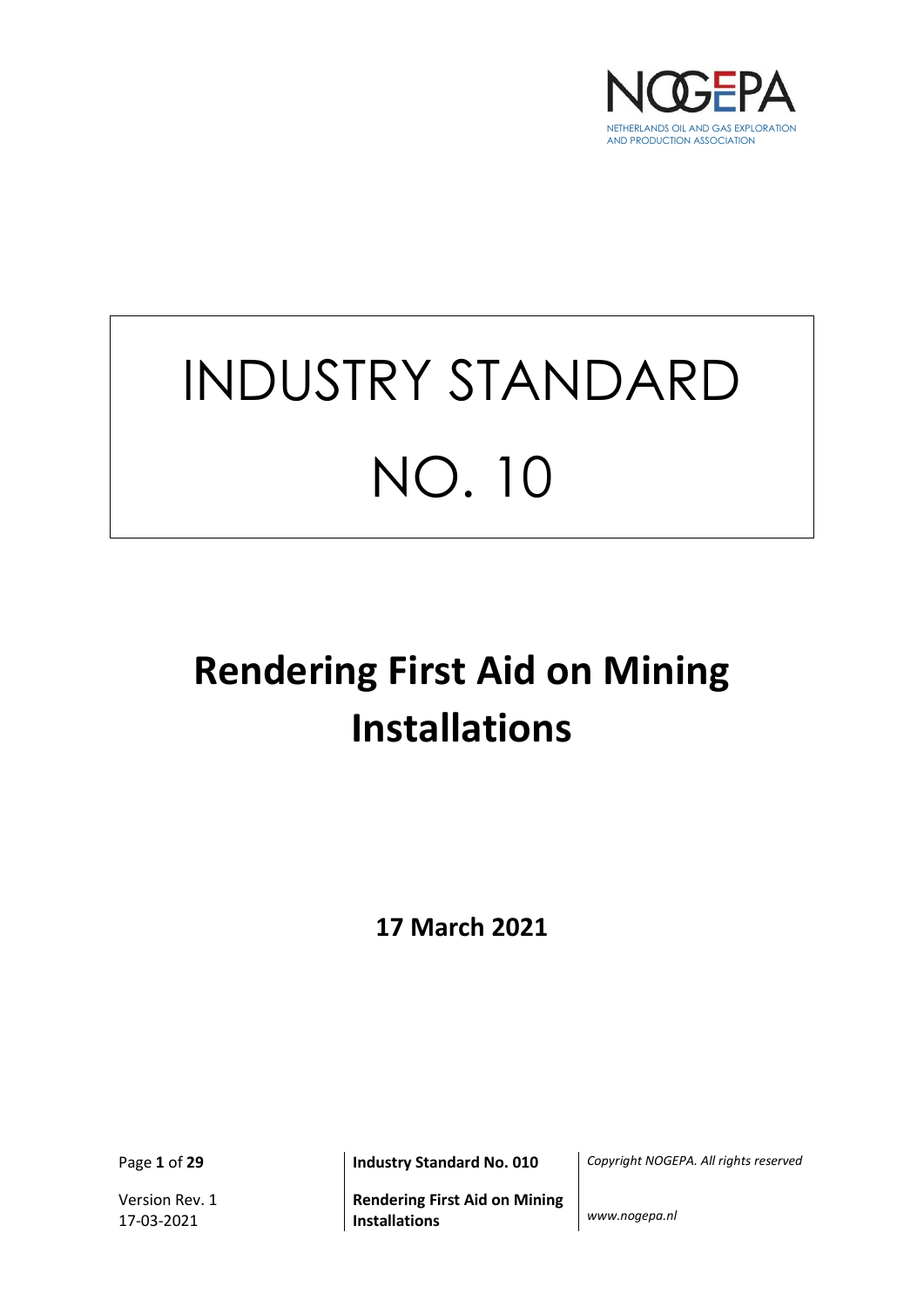

## Index

| 1. |       |                                                                                     |  |  |  |
|----|-------|-------------------------------------------------------------------------------------|--|--|--|
| 2. |       |                                                                                     |  |  |  |
|    | 2.1   |                                                                                     |  |  |  |
|    | 2.2   |                                                                                     |  |  |  |
|    | 2.3   |                                                                                     |  |  |  |
| 3. |       |                                                                                     |  |  |  |
|    | 3.1   |                                                                                     |  |  |  |
|    | 3.2   |                                                                                     |  |  |  |
|    | 3.3   |                                                                                     |  |  |  |
|    | 3.4   | Evacuation of sick and injured persons (see also NOGEPA Standard no. 13 MEDEVAC) 10 |  |  |  |
| 4. |       |                                                                                     |  |  |  |
|    | 4.1   |                                                                                     |  |  |  |
|    | 4.1.1 |                                                                                     |  |  |  |
|    | 4.1.2 |                                                                                     |  |  |  |
|    | 4.1.3 |                                                                                     |  |  |  |
|    | 4.2   |                                                                                     |  |  |  |
|    | 4.3   |                                                                                     |  |  |  |
|    | 4.4   |                                                                                     |  |  |  |
|    | 4.4.1 |                                                                                     |  |  |  |
|    | 4.4.2 |                                                                                     |  |  |  |
|    | 4.4.3 |                                                                                     |  |  |  |
|    | 4.4.4 |                                                                                     |  |  |  |
|    | 4.4.5 |                                                                                     |  |  |  |
| 5. |       |                                                                                     |  |  |  |
|    | 5.1   |                                                                                     |  |  |  |

| Page 2 of 29                 | <b>Industry Standard No. 010</b>                             | Copyright NOGEPA. All rights reserved |
|------------------------------|--------------------------------------------------------------|---------------------------------------|
| Version Rev. 1<br>17-03-2021 | <b>Rendering First Aid on Mining</b><br><b>Installations</b> | www.nogepa.nl                         |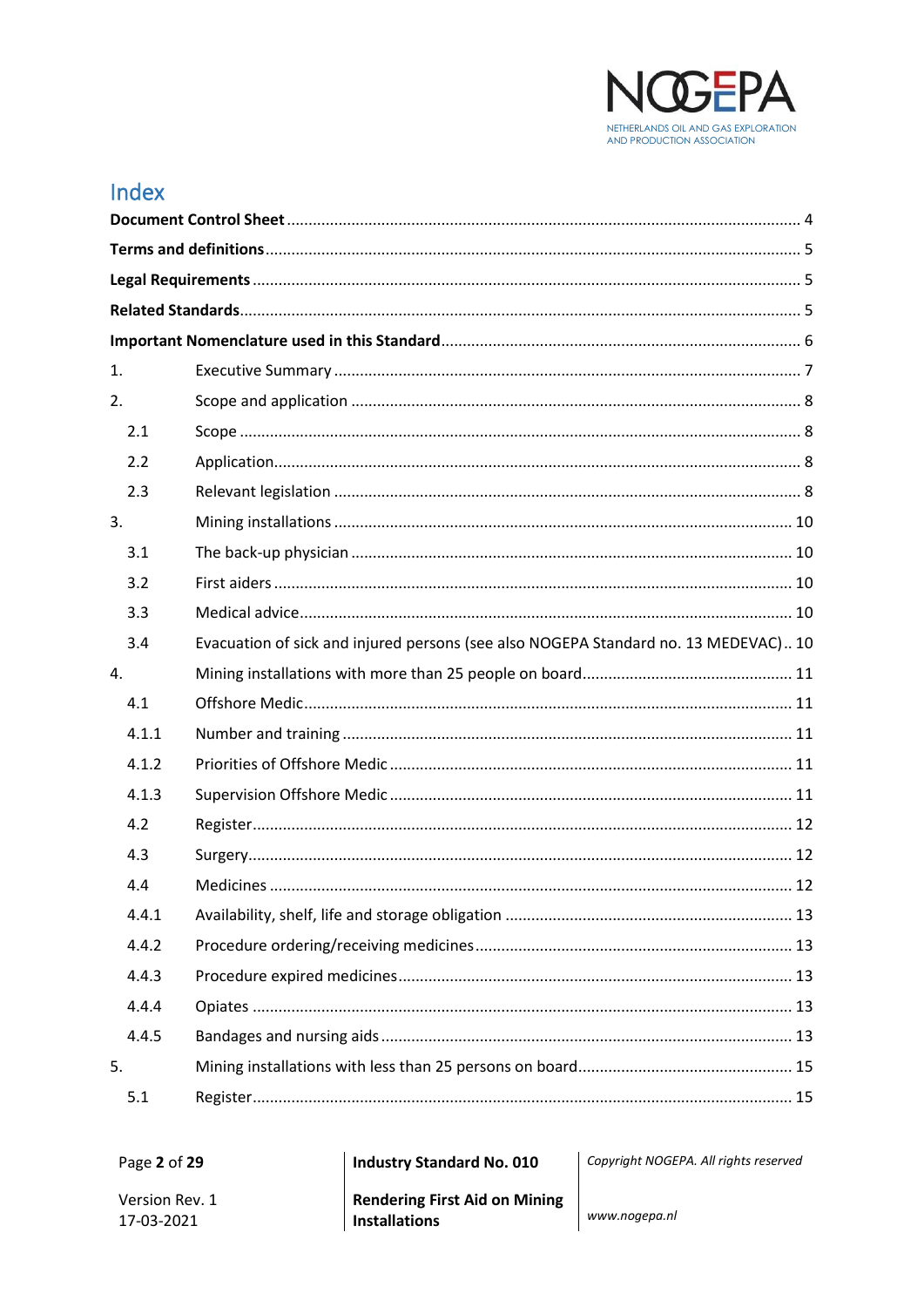

| 5.2       |                                                                                           |  |
|-----------|-------------------------------------------------------------------------------------------|--|
| 5.2.1     |                                                                                           |  |
| 5.2.2     |                                                                                           |  |
| 5.2.3     |                                                                                           |  |
| 5.2.4     |                                                                                           |  |
| 5.2.5     |                                                                                           |  |
| Annex I   | NOGEPA list of medicines at mining installations without offshore medic  17               |  |
| Annex II  | NOGEPA list of dressing-nursing resources at mining installations without offshore medic  |  |
| Annex III | NOGEPA list of medicines at mining installations with offshore medic 21                   |  |
| Annex IV  | NOGEPA list of dressing-nursing resources at mining installations with offshore medic. 25 |  |

Version Rev. 1 17-03-2021

**Rendering First Aid on Mining Installations** *www.nogepa.nl*

Page **3** of **29 Industry Standard No. 010** *Copyright NOGEPA. All rights reserved*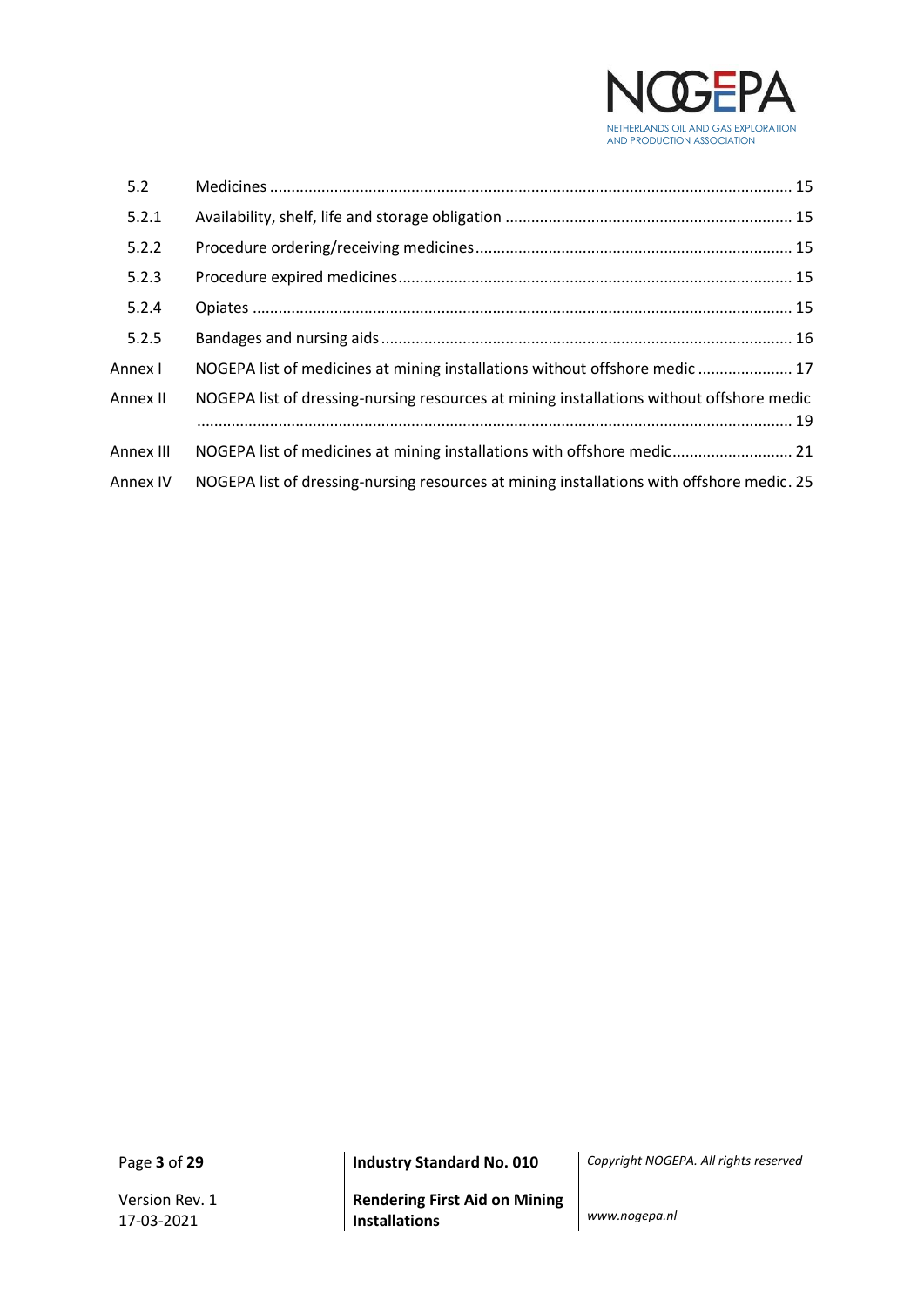

## <span id="page-3-0"></span>**Document Control Sheet**

| <b>Control Sheet</b>   |                                             |  |
|------------------------|---------------------------------------------|--|
| Responsible Committee  | <b>HSECOM</b>                               |  |
| Title Document (UK)    | Rendering first aid on mining installations |  |
| Type Document (UK)     | <b>Industry Standard</b>                    |  |
| <b>Control Number:</b> | 10                                          |  |
| <b>Control Status:</b> | Controlled / Uncontrolled when printed      |  |
| <b>Issue Status</b>    |                                             |  |

| Document update timeframe | C3               |                  |  |
|---------------------------|------------------|------------------|--|
| C1 - 12 Months            | $C2 - 24$ Months | $C3 - 36$ Months |  |

| <b>Endorsed by</b>             |       |                   |  |
|--------------------------------|-------|-------------------|--|
| Health, Safety and Environment | Name  | Eric Dorenbos     |  |
| Committee                      | Date: |                   |  |
|                                | Name  | Saskia Tates      |  |
| Legal Committee                | Date: |                   |  |
|                                | Name  | <b>Bart Smits</b> |  |
| <b>Operations Committee</b>    | Date: |                   |  |
| <b>Approved by</b>             |       |                   |  |
| <b>Executive Committee</b>     | Name  |                   |  |
|                                | Date: |                   |  |

| <b>Revision History</b> |            |                      |        |            |          |
|-------------------------|------------|----------------------|--------|------------|----------|
| Rev                     | Date       | Description          | Author | Reviewed   | Approved |
|                         | 05-04-2017 |                      | MP     | GJW        |          |
|                         | 28-01-2021 | $1st$ regular review |        | MP & WG ER |          |
|                         |            |                      |        |            |          |

This document will be controlled in accordance with the NOGEPA Industry Standard No. 80 on Standards and Document Control.

Page **4** of **29 Industry Standard No. 010** *Copyright NOGEPA. All rights reserved*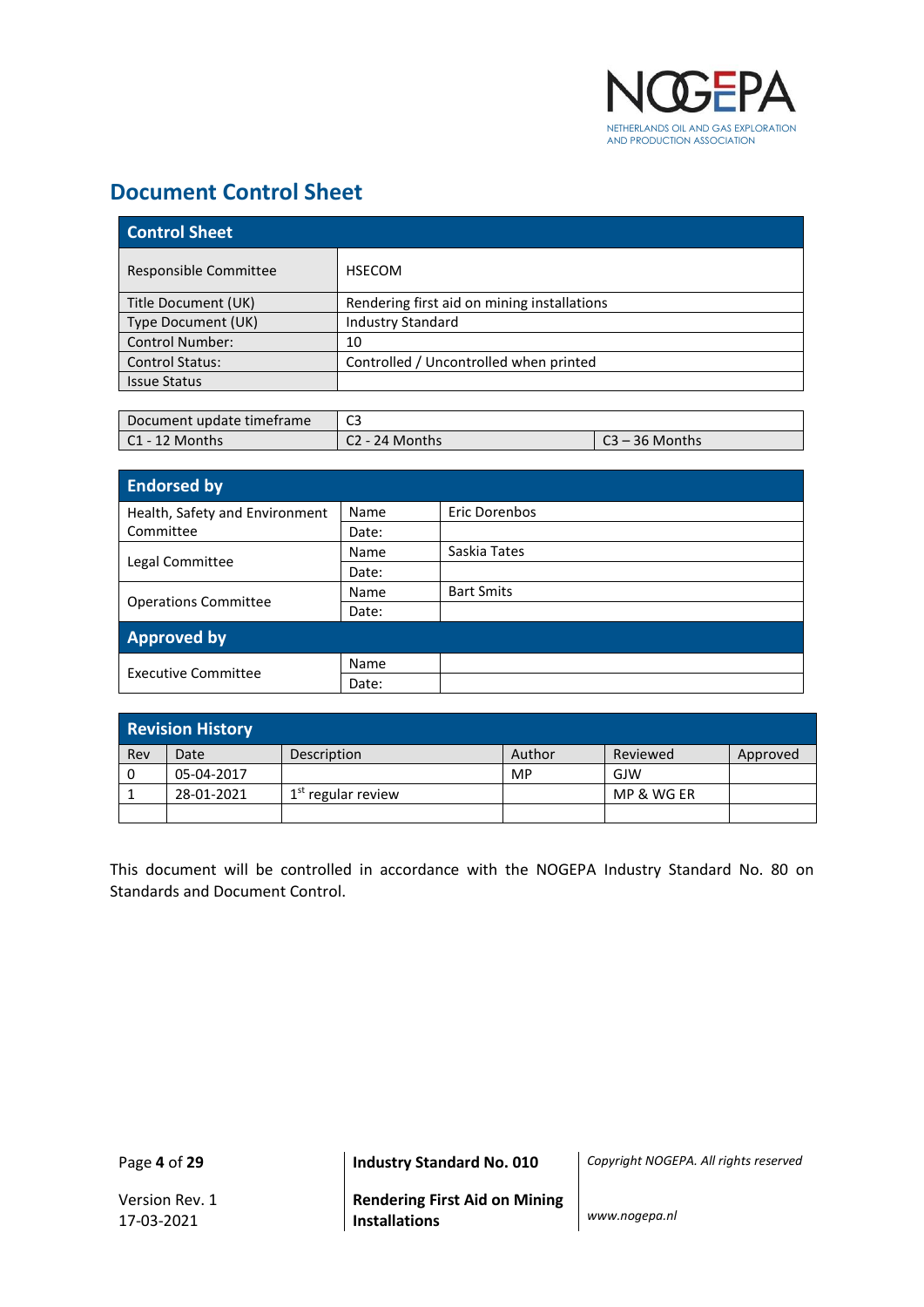

## <span id="page-4-0"></span>**Terms and definitions**

| Arbowet        | Working Conditions Act (Arbeidsomstandighedenwet)                                     |  |  |
|----------------|---------------------------------------------------------------------------------------|--|--|
| <b>BIG Act</b> | Health Care Professions Act (Wet op de beroepen in de individuele<br>gezondheidszorg) |  |  |
| <b>MEDEVAC</b> | <b>Medical Evacuation</b>                                                             |  |  |
| <b>NOGEPA</b>  | Netherlands Oil and Gas Exploration and Production Association                        |  |  |
| <b>OIM</b>     | Offshore (mining) Installation Manager                                                |  |  |
| SAR helicopter | Search And Rescue helicopter                                                          |  |  |

## <span id="page-4-1"></span>**Legal Requirements**

| Article 15, paragraph 2   Working Conditions Act                                      |
|---------------------------------------------------------------------------------------|
| Health Care Professions Act (Wet op de beroepen in de individuele<br>gezondheidszorg) |

## <span id="page-4-2"></span>**Related Standards**

| $\sim$ $\sim$ | 10C      |
|---------------|----------|
| <b>C</b> +    | м        |
| otanuaru -    | $\cdots$ |
| ັບ ⊥ປ         | . Y I U  |
|               |          |

Page **5** of **29 Industry Standard No. 010** *Copyright NOGEPA. All rights reserved*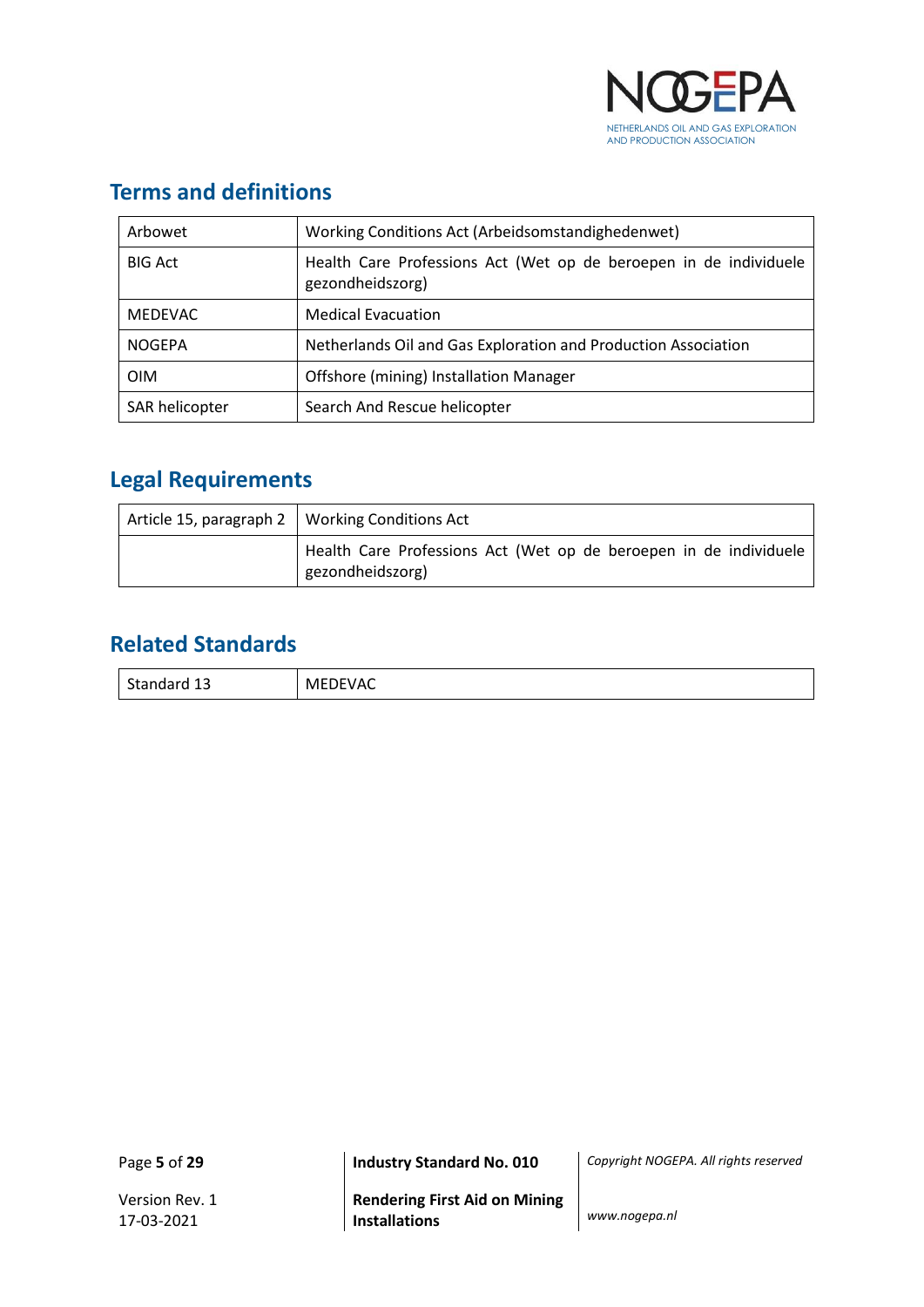

## <span id="page-5-0"></span>**Important Nomenclature used in this Standard**

| In the context of this Standard and when so used to describe a method or practice:                                                                                                                     |                                                                                                                                                                                                                                                                                                                                                                                                                                                                                                                                                                                        |  |
|--------------------------------------------------------------------------------------------------------------------------------------------------------------------------------------------------------|----------------------------------------------------------------------------------------------------------------------------------------------------------------------------------------------------------------------------------------------------------------------------------------------------------------------------------------------------------------------------------------------------------------------------------------------------------------------------------------------------------------------------------------------------------------------------------------|--|
| 'shall'                                                                                                                                                                                                | means that such method or practice reflects a mandatory provision of<br>law (in Dutch: dwingend recht). Such method or practice is mandatory<br>for those who are the addressees of such provision (mostly the<br>operators). A Standard can describe or quote, but not amend, mandatory<br>provisions. When an operator in exceptional cases for technical,<br>operational or HSE reasons cannot comply, exceptions shall be<br>documented and reported, and risks mitigated. Please note that this<br>does not release the operator from the obligation to comply with the<br>law. * |  |
| 'should'                                                                                                                                                                                               | means that such method or practice reflects a Good Operating Practice.<br>An operator is generally expected to apply such method or practice, but<br>a specific situation may require a specific alternative. In other words: the<br>operator complies or explains, and documents the explanation. *                                                                                                                                                                                                                                                                                   |  |
| 'could'                                                                                                                                                                                                | means that such method or practice is of an advisory nature or<br>mentioned by way of example. An operator is not obliged to comply and<br>is not obliged to explain if he does not comply.                                                                                                                                                                                                                                                                                                                                                                                            |  |
| * Please refer to paragraph 2.3 of Standard 80 (Standards and Document Control), for further<br>explanation on an exception of a 'shall' provision, or on a comply-or-explain of a 'should' provision. |                                                                                                                                                                                                                                                                                                                                                                                                                                                                                                                                                                                        |  |

 $\mathbf{r}$ 

Page **6** of **29 Industry Standard No. 010** *Copyright NOGEPA. All rights reserved*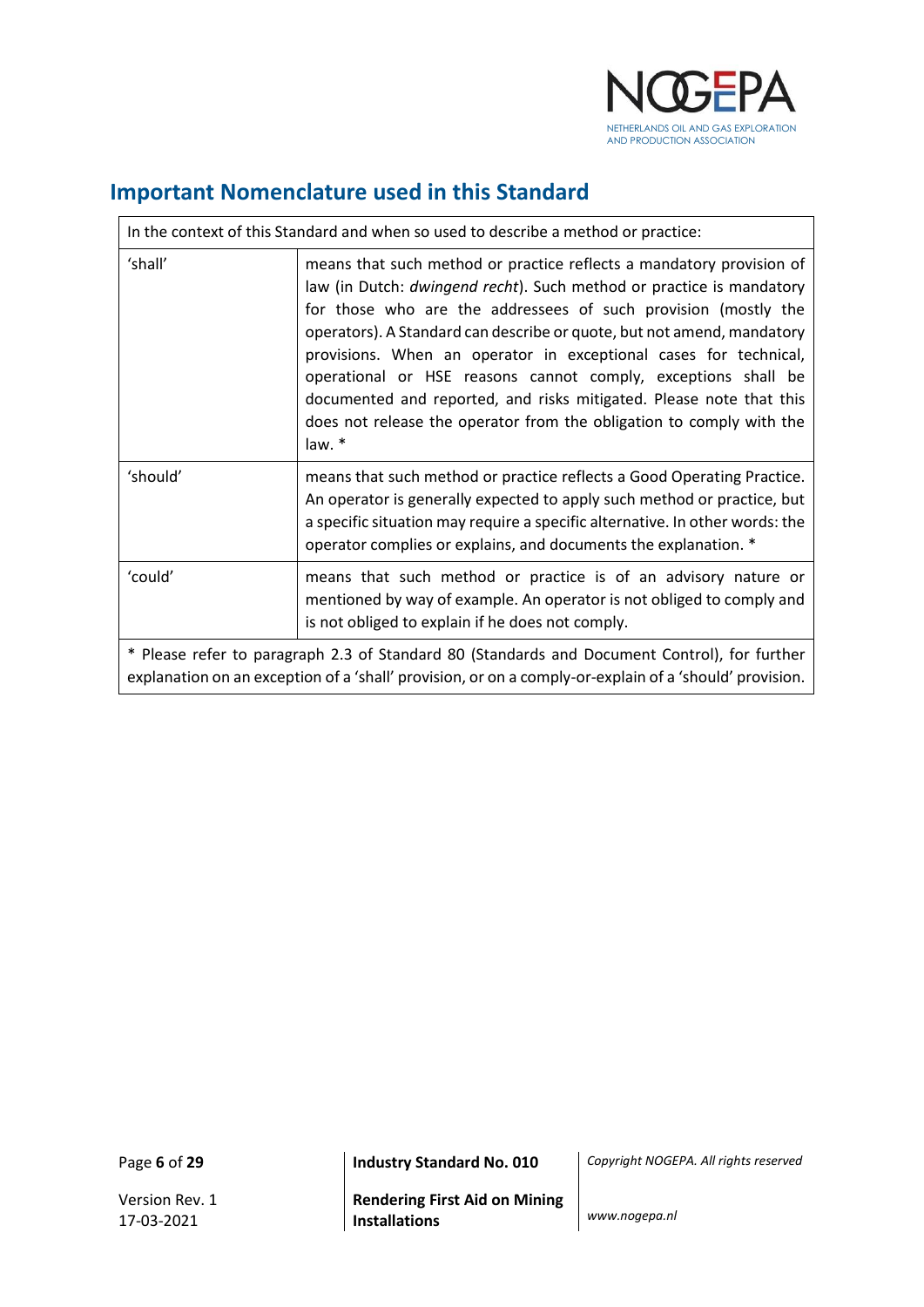

### <span id="page-6-0"></span>**1. Executive Summary**

Adequately organized first aid/medical care is of great importance on a mining installation.

This Standard is applicable on both fixed and mobile mining installations on the Dutch part of the Continental Shelf. Distinction is made between mining installations with more or less than 25 persons on board.

When a mining installation is manned, at least 2 persons must be present with at least either a valid certificate NOGEPA 2.2 'First Aid in case of Offshore Accidents', or a valid certificate NOGEPA 2.11 'Offshore Medic'. If there are more than 25 people on board at least 1 of the 2 persons is an offshore medic.

All medical procedures at the mining installations shall be carried-out under the responsibility, and as far as the offshore medic is concerned, under the supervision of a physician (the back-up physician).

Chapter 3, 4 and 5 give guidance with respect to duties, supervision and expertise of the first aiders and offshore medic. Furthermore, guidance is given with respect to the layout and the equipment of the surgery on a mining installation. Annex I-IV lists medicines, bandages and nursing aids.

Although formally not applicable outside the 12-mile zone, the back-up physicians will act in accordance with the provisions of the BIG Act.

Page **7** of **29 Industry Standard No. 010** *Copyright NOGEPA. All rights reserved*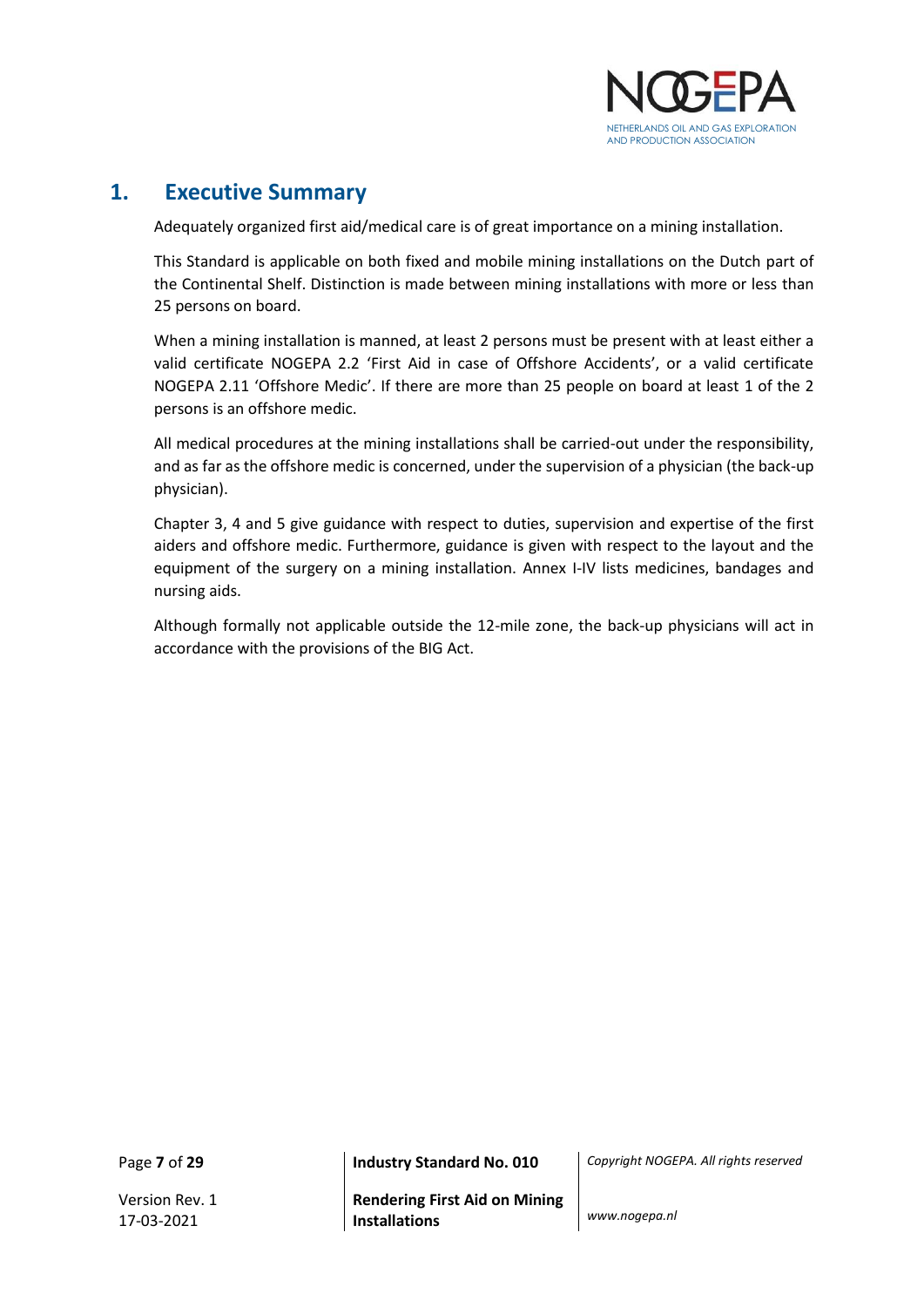

## <span id="page-7-0"></span>**2. Scope and application**

#### <span id="page-7-1"></span>**2.1 Scope**

Rendering effective first aid at accidents and medical care on a mining installation in accordance with the current legislation.

#### <span id="page-7-2"></span>**2.2 Application**

This Standard is applicable on both fixed and mobile mining installations on the Dutch part of the Continental Shelf. Distinction is made between mining installations with more or less than 25 persons on board. This limit is a matter of choice and takes into account the availability of medical equipment.

This standard is not applicable during special projects, e.g. projects during the decommissioning phase of a mining installation. The necessary medical care provisions during such projects should be based on a prior, dedicated assessment. The assessment could include for example the availability of medical care provisions on the vessels involved in the project, or the possibility to bring first aid kits during short inspection visits to an abandoned installation.

#### <span id="page-7-3"></span>**2.3 Relevant legislation**

At mining installations in the Dutch Exclusive Economic Zone the Working Conditions legislation is applicable. It covers all forms of emergency response (article 15 paragraph 2 of the Working Conditions Act (Arbowet). This Standard provide further specifications to the Working Conditions legislation concerning the rendering of first aid at mining installations. The Standard indicate the numbers, competences, duties and responsibilities of company first aiders as well as regulations concerning the fitting-out and equipment needed in a first-aid station at a mining installation. Medical care at mining installations located on Dutch territory, including offshore areas within the 12-mile zone, comes under the Individual Health Care Professions Act (known through the Dutch acronym BIG act = Wet BIG for Wet op de beroepen in de Individuele Gezondheidszorg). This Act is not applicable to mining installations located outside the 12-mile zone. In practice however, the back-up physician, who is not present onboard the mining installation, but who is located on Dutch territory, will act in accordance with the provisions of the BIG Act.

The BIG Act stipulates that certain hazardous medical procedures shall, except in emergencies, only be performed professionally by competent health care professionals or nurses instructed by an authorized practitioner, provided that health care professional or nurse is registered in the BIG register (see https://www.bigregister.nl).

Emergency response is the responsibility of each individual employer. For practical considerations the employer who is in charge of the mining installation (the operator in the case of a fixed installation) will assume responsibility for organizing the emergency response on the installation. This Standard is also applicable on mobile mining installations. On all

Version Rev. 1 17-03-2021

Page **8** of **29 Industry Standard No. 010** *Copyright NOGEPA. All rights reserved*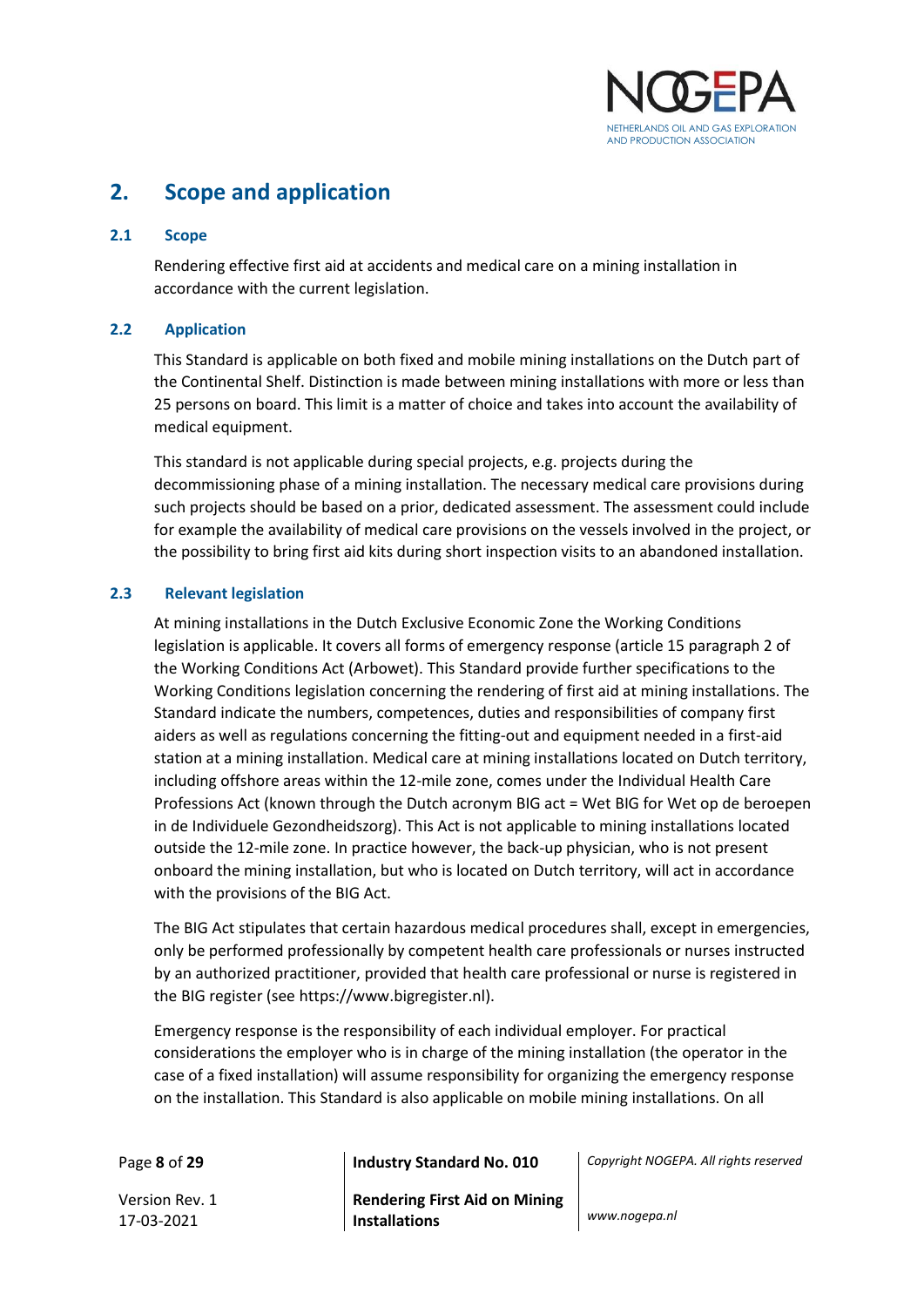

installations, next to the employees of the oil and gas operator or drilling contractor, also employees hired from service companies are present and have the right on the same health care.

Version Rev. 1 17-03-2021

Page **9** of **29 Industry Standard No. 010** *Copyright NOGEPA. All rights reserved*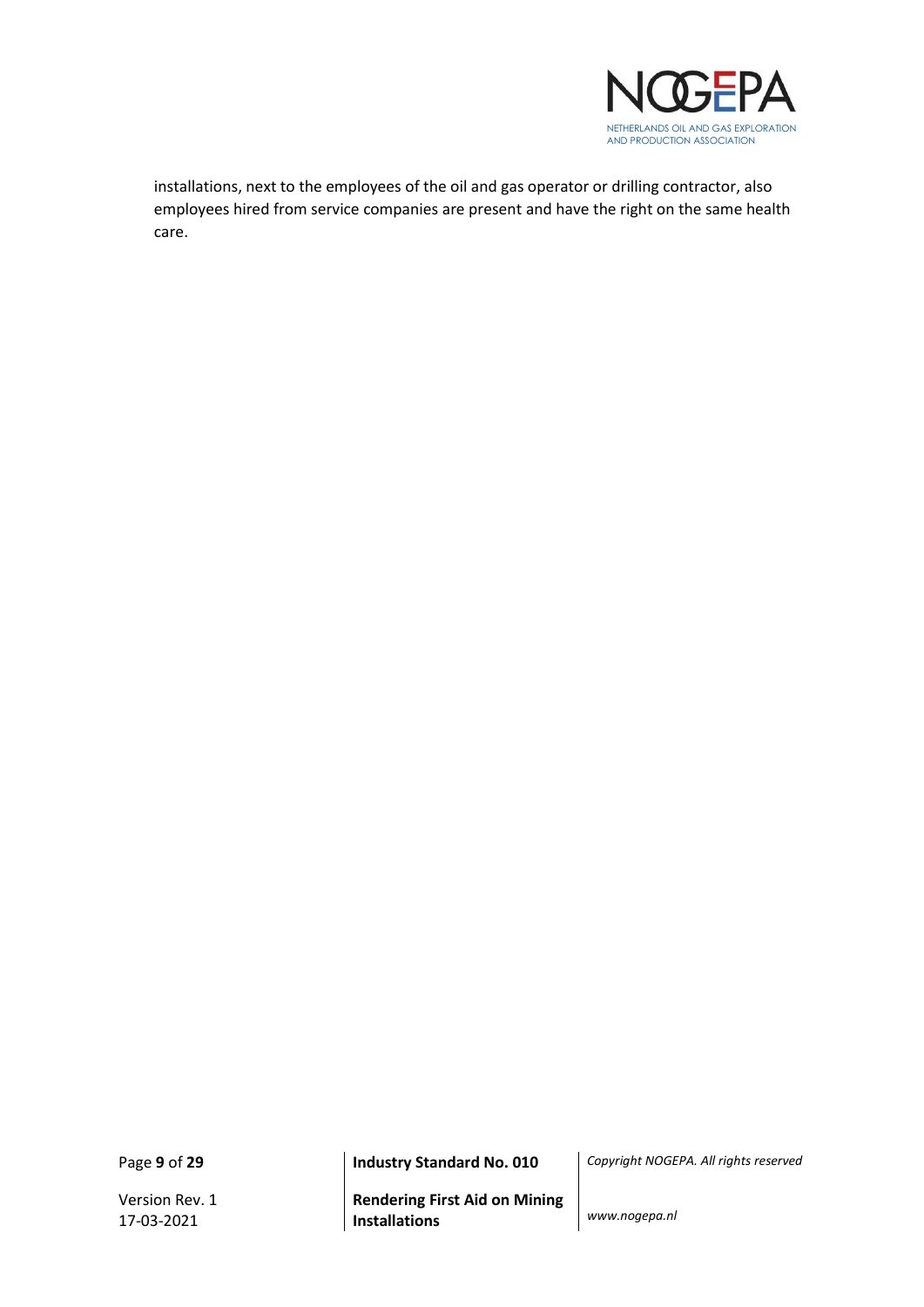

## <span id="page-9-0"></span>**3. Mining installations**

#### <span id="page-9-1"></span>**3.1 The back-up physician**

All medical procedures at the mining installations shall be carried-out under the responsibility, and as far as the offshore medic (see 4.1.3) is concerned, under the supervision of a properly qualified physician (the back-up physician, available onshore).

#### <span id="page-9-2"></span>**3.2 First aiders**

On a mining installation, when manned, at least 2 persons are present at all times who hold at least either a valid certificate NOGEPA 2.2 'First Aid in case of Offshore Accidents', or a valid certificate NOGEPA 2.11 'Offshore Medic'.

#### <span id="page-9-3"></span>**3.3 Medical advice**

- 1. For every mining installation, arrangements are in place that ensure the continuous access to medical advice by a back-up physician.
- 2. The mining company ensures that the back-up physician is acquainted with the mining installation and with the medical care applied under his responsibility.
- 3. Medical advice from the back-up physician is sought at all times, both by the responsible first-aider and by the offshore medic, in case:
	- a) medicines have to be administered that, in The Netherlands, are only available on prescription;
	- b) a patient's care requires more than a single treatment (e.g. the treatment of burns that require frequent changing of dressings and ointments);
	- c) reserved medical handling needs to be performed (e.g. suturing a wound);
	- d) a patient has to be evacuated to shore for medical reasons.

#### <span id="page-9-4"></span>**3.4 Evacuation of sick and injured persons (see also NOGEPA Standard no. 13 MEDEVAC)**

Provisions are taken for evacuation of seriously ill or injured persons as quick as possible to a hospital, either, at the discretion of the back-up physician:

- 1. with the assistance of a regular helicopter, or
- 2. with the SAR helicopter, coordinated by the Dutch Coast Guard (Nederlands Kustwacht centrum).

Special provisions are taken in case a person carrying a contagious disease needs to be evacuated, either, at the discretion of the back-up physician:

- 1. with the assistance of a specially staged helicopter, or
- 2. with the SAR helicopter, coordinated by the Dutch Coast Guard (Nederlands Kustwacht centrum).

| Page 10 of 29                | <b>Industry Standard No. 010</b>                             | Copyright NOGEPA. All rights reserved |
|------------------------------|--------------------------------------------------------------|---------------------------------------|
| Version Rev. 1<br>17-03-2021 | <b>Rendering First Aid on Mining</b><br><b>Installations</b> | www.nogepa.nl                         |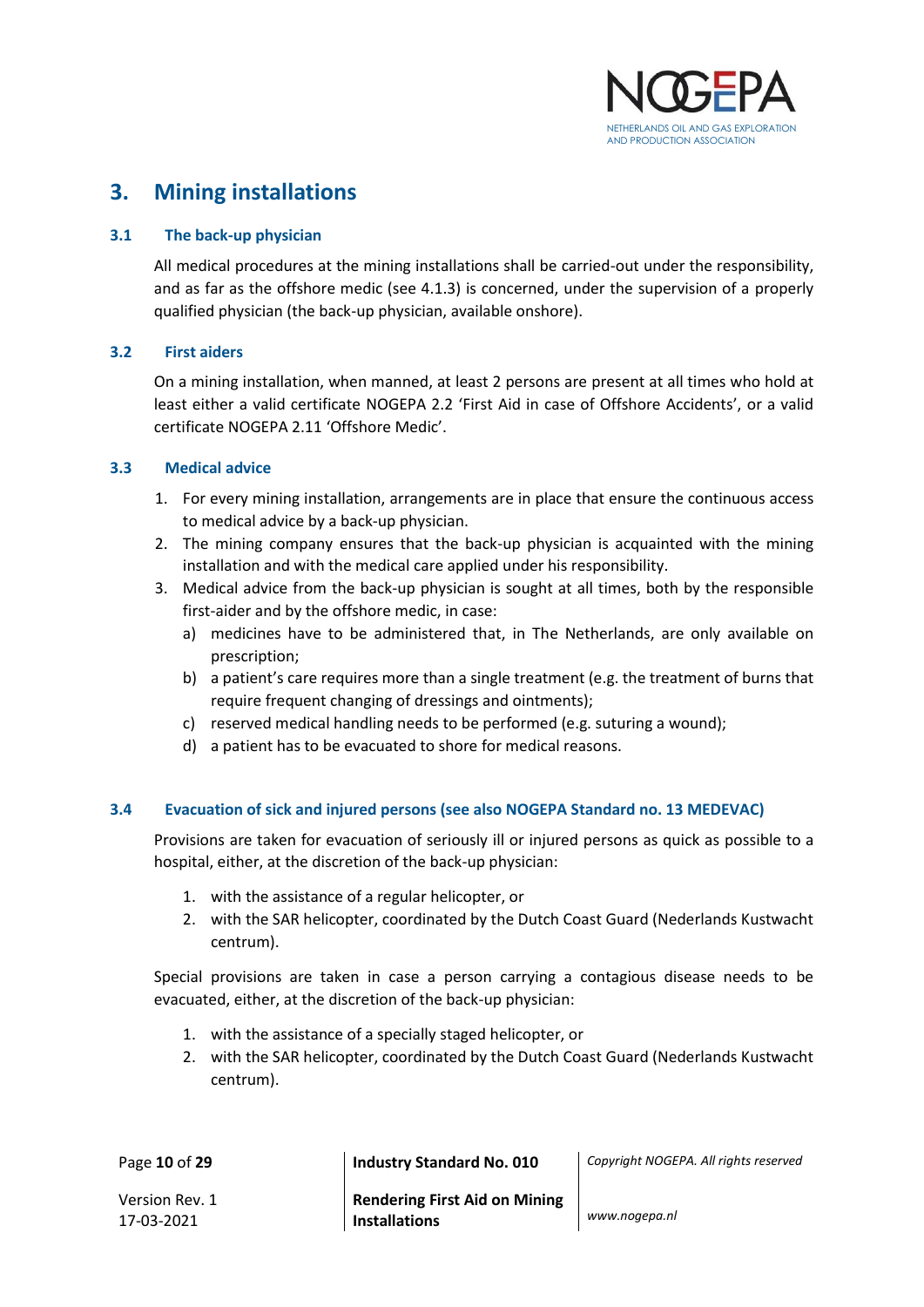

## <span id="page-10-0"></span>**4. Mining installations with more than 25 people on board**

#### <span id="page-10-1"></span>**4.1 Offshore Medic**

#### <span id="page-10-2"></span>**4.1.1 Number and training**

On the above mining installation at least one of the two persons referred to in article 3.2 (hereinafter to be referred to as the 'offshore medic') shall hold the following qualifications<sup>1</sup>:

- 1. valid proof of registration in the Dutch BIG register as a nurse;
- 2. a valid certification of the NOGEPA course 2.11, or a certificate 'offshore medic' issued by a HSE-recognized training institute in the United Kingdom;
- 3. a valid certificate of the NOGEPA course 2.11, or a certificate 'refresher training offshore medic' issued by a HSE-recognized training institute in the United Kingdom, unless the NOGEPA 2.11 certificate 'offshore medic' has been issued within the previous twelve months.

#### <span id="page-10-3"></span>**4.1.2 Priorities of Offshore Medic**

The offshore medic may never be hindered from his primary duty of rendering medical aid when required during other engagements.

#### <span id="page-10-4"></span>**4.1.3 Supervision Offshore Medic**

The supervision of the offshore medic by the back-up physician includes at least the following:

- 1. assessing whether a candidate offshore medic has a valid proof of registration in the Dutch BIG register as a nurse;
- 2. assessing whether a candidate offshore medic meets the NOGEPA training requirements. This assessment is based on an interview and on verifying the candidate's original diploma's, certificates and curriculum vitae, and takes place before the candidate takes up his/her duties as offshore medic;
- 3. verifying whether the offshore medic follows the refresher courses in accordance with the NOGEPA training criteria for offshore medics;
- 4. verifying whether the offshore medic has entered all medical handling in the register (see 4.2 "Register");
- 5. working in accordance with the applicable medical procedures.

Version Rev. 1 17-03-2021

Page **11** of **29 Industry Standard No. 010** *Copyright NOGEPA. All rights reserved*

<sup>&</sup>lt;sup>1</sup> Qualification requirements are cumulative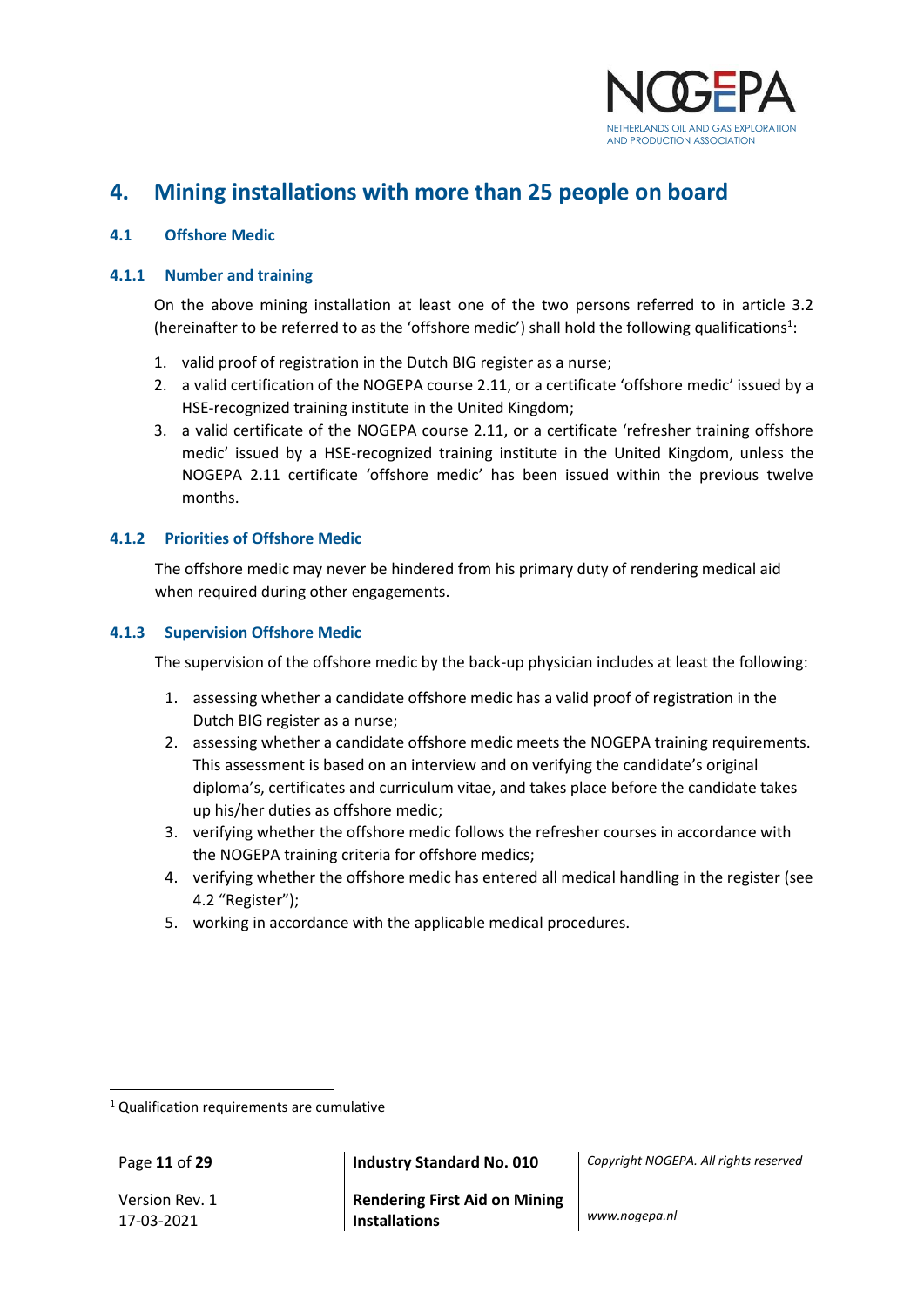

#### <span id="page-11-0"></span>**4.2 Register**

The offshore medic sets up a digital register concerning the medical assistance provided at a mining installation. This register should be protected against unauthorised access by a person related password.

The information contained in the register comes under medical confidentiality and is only accessible to the offshore medic. The register may further be presented to the back-up physician, the operator's medical advisor or the inspector physician of State Supervision of Mines during an inspection visit to the installation.

The offshore medic records patient contacts in the register involving:

- − issuing prescription medicines;
- − obtaining medical advice from an onshore back-up physician;
- − carrying out (reserved) medical procedures;
- − employees/patients who have travelled for the installation to shore for medical reasons.

In case an employee travels from a mining installation to shore for further medical treatment, the offshore medic, in consultation with the back-up physician, draw up a report for the physician who takes over treatment. This report includes as a minimum:

- − name, address, date of birth employee
- − patient complaint, request for assistance, reason
- − findings of physical examination
- − check-ups treatment initiated and/or medicines administered
- name of back-up physician consulted medical issues raised

#### <span id="page-11-1"></span>**4.3 Surgery**

The surgery at a mining installation with more than 25 persons on board should meet the following requirements:

- − the room is sufficiently spacious (floor space no less than 12 m<sup>2</sup>), well lit, ventilated, heated, sound proof (target value 45 dB(A) or less) and easily accessible for stretcher transport
- − the room contains at least one freestanding place to sleep and an examination bench, or a combination of both, a lock-up chest for storing medicines and other medical equipment, as well as a lock-up fridge
- − there is an emergency lighting system that will operate for at least six hours
- − there are functional means of communication for direct telephone contact with a physician onshore. This facility is equipped with a loudspeaker that can be switched off
- in or near the surgery there is a toilet, a washbasin and a shower.

#### <span id="page-11-2"></span>**4.4 Medicines**

Page **12** of **29 Industry Standard No. 010** *Copyright NOGEPA. All rights reserved*

Version Rev. 1 17-03-2021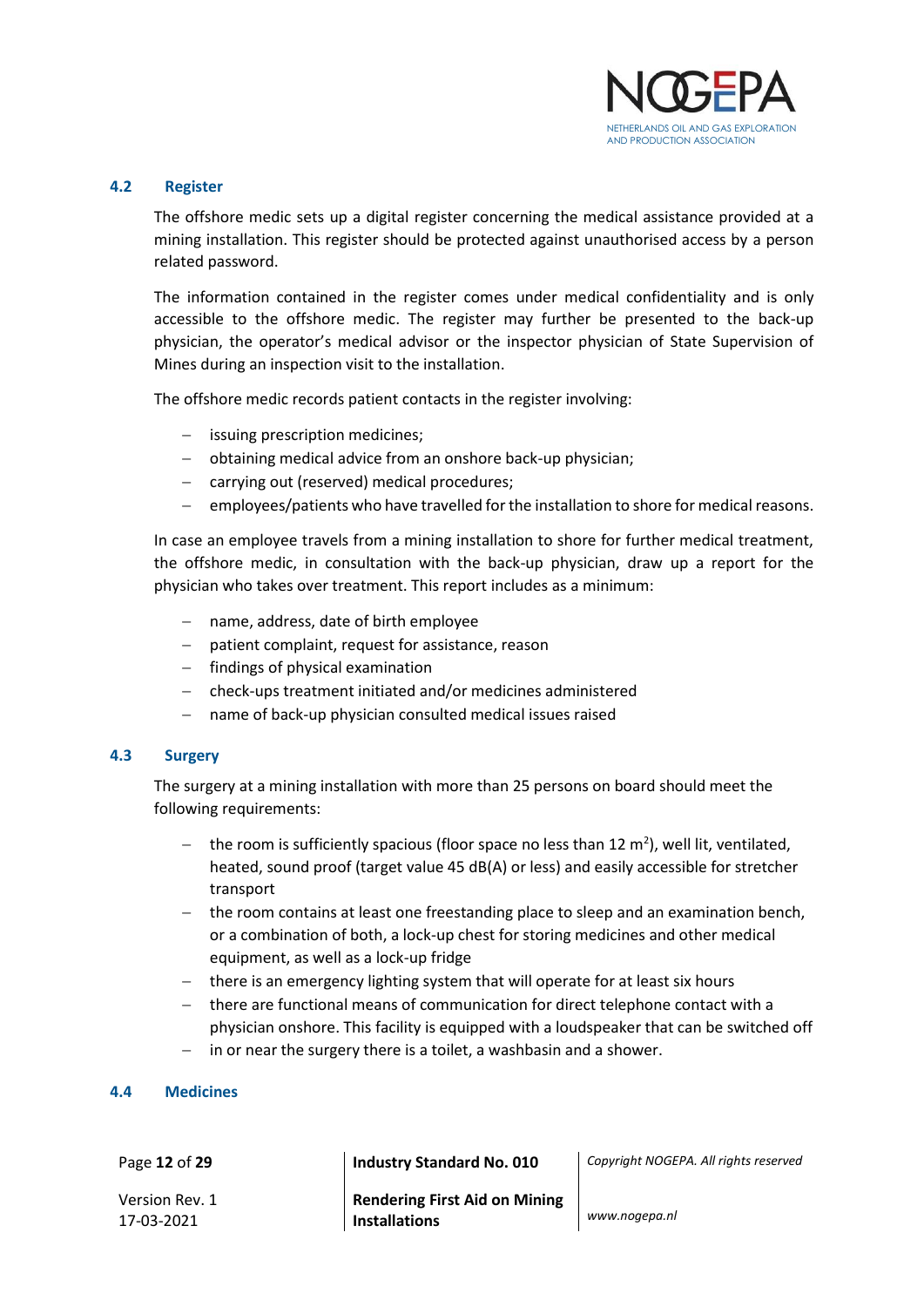

#### <span id="page-12-0"></span>**4.4.1 Availability, shelf, life and storage obligation**

On a mining installation with more than 25 people on board, the medicines as listed in Annex 3 will be present. The medicines are kept in the surgery, neatly arranged, and ready for use, in a special medicine chest and/or fridge. Medicines are kept under lock, the keys are held by the offshore medic. Spare keys are held by the offshore installation manager (OIM).

The offshore medic is responsible for making sure that the medicines listed in Annex 3 are present at all times.

The medicines are clearly labelled, stating: name and quantity of the substance, administering method, expiry date and possibly warning stickers.

Medicines are replaced before their expiry date.

When ordering medicines because the expiry date is imminent, the delivery time required will be taken into account.

#### <span id="page-12-1"></span>**4.4.2 Procedure ordering/receiving medicines**

There will be a set procedure for ordering and receiving medicines. Registration of receipt of medicines is a part of this procedure and is the responsibility of the offshore medic.

#### <span id="page-12-2"></span>**4.4.3 Procedure expired medicines**

Expired medicines are disposed of properly. The offshore medic is responsible for this.

#### <span id="page-12-3"></span>**4.4.4 Opiates**

Medicines that come under the Opium Act will be kept separately in a locked compartment of the medicine chest. The key to the opiate store is solely kept by the offshore medic. Spare keys are kept by the OIM. On shift hand-over, the person who receives the keys will sign in a register for the keys and the quantity of opiates present.

In the register of the handing over of keys, the offshore medic will also record when opiates are ordered and received, when opiates are used and for which patient, when expired opiates have been sent to shore, and when confirmation of receipt of the expired opiates as signed by the pharmacy, has been received.

#### <span id="page-12-4"></span>**4.4.5 Bandages and nursing aids**

On a mining installation with more than 25 people on board, the bandages and nursing aids as listed in Annex 4 will be available at any rate. These bandages and nursing aids are kept in the surgery, neatly arranged and ready for use at all times

The offshore medic is responsible for periodic, timely and proper checks of equipment, such as the defibrillator or oxygen equipment.

Page **13** of **29 Industry Standard No. 010** *Copyright NOGEPA. All rights reserved*

Version Rev. 1 17-03-2021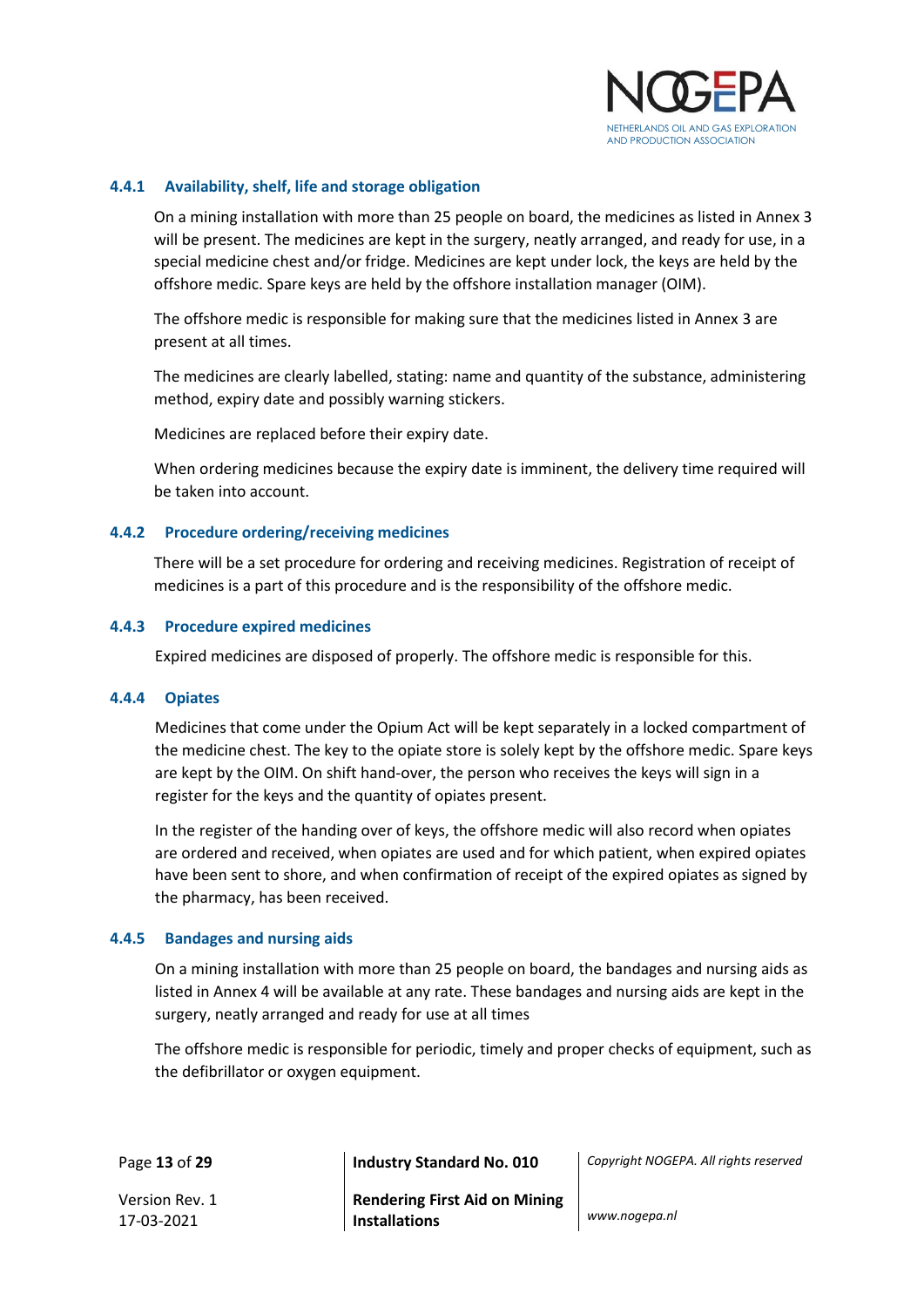

The offshore medic is responsible for making sure that the obligatory volume of oxygen is on board and ready for use at all times.

Version Rev. 1 17-03-2021

Page **14** of **29 Industry Standard No. 010** *Copyright NOGEPA. All rights reserved*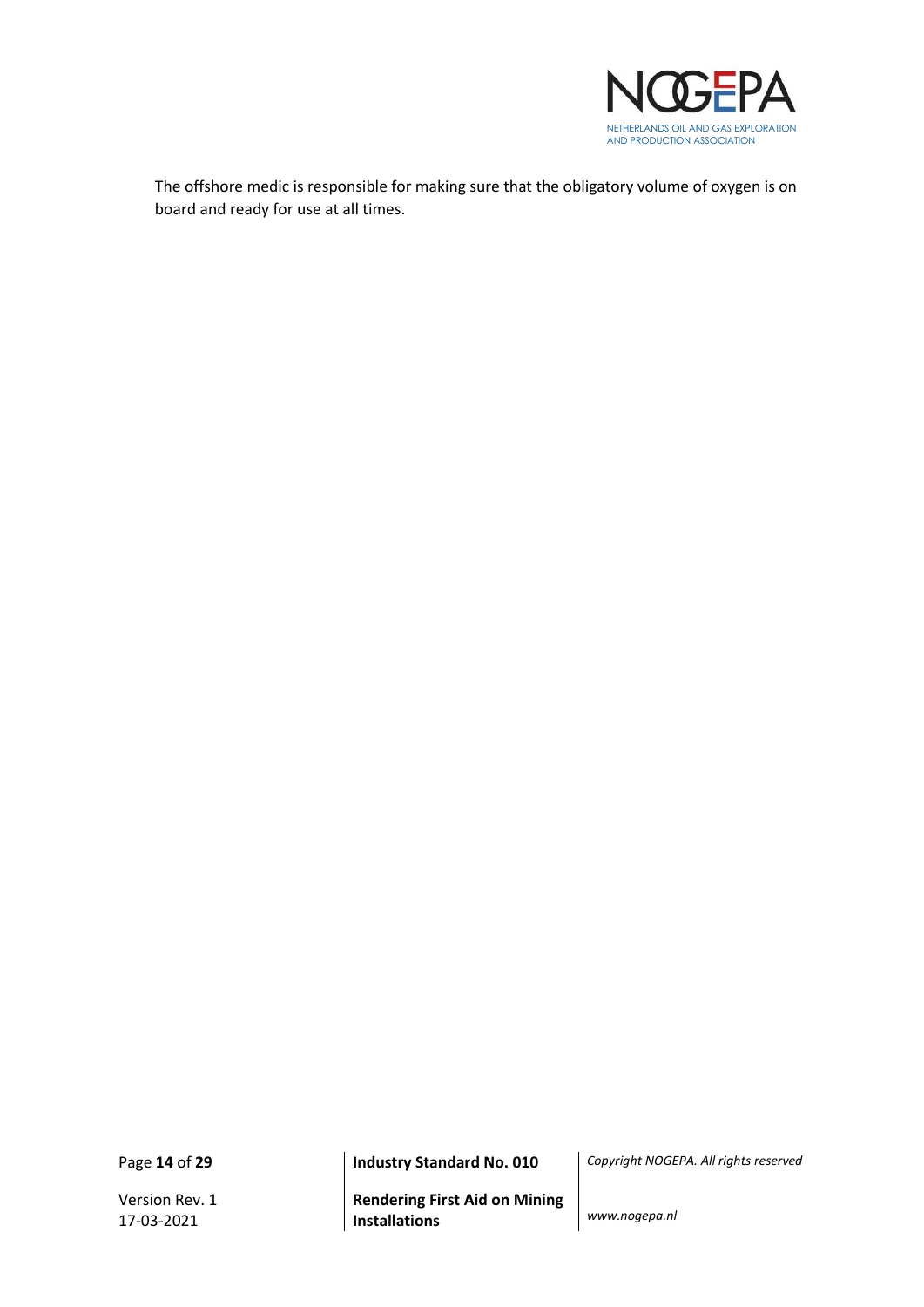

## <span id="page-14-0"></span>**5. Mining installations with less than 25 persons on board**

#### <span id="page-14-1"></span>**5.1 Register**

The digital register as referred to in section 4.2, will be drawn up and kept up to date by the responsible first aider. This register should be protected against unauthorised access by person related passwords.

The information contained in the register comes under medical confidentiality. Access to the information contained in this register is limited to the first aider. The register may further be presented to the back-up physician, the operator's medical advisor or the inspector physician of State Supervision of Mines during an inspection visit to the installation.

#### <span id="page-14-2"></span>**5.2 Medicines**

#### <span id="page-14-3"></span>**5.2.1 Availability, shelf, life and storage obligation**

On the subject mining installation, the medicines listed in Annex 1 will be present. The medicines will be kept in a neatly arranged way, and ready for use, in a special medicine chest and/or fridge, the keys to which will be kept by the OIM.

The OIM is responsible for making sure that all the medicines listed in Annex 1 are present at all times.

The medicines will be clearly labelled stating: name and quantity of the substance, administering method, expiry date and possibly warning stickers.

Medicines are replaced before their use-by date.

When ordering medicines because the expiry date is imminent, the delivery time required will be taken into account.

#### <span id="page-14-4"></span>**5.2.2 Procedure ordering/receiving medicines**

There will be a set procedure for ordering and receiving medicines. Registration of receipt of medicines is a part of this procedure and is the responsibility of the person who orders and receives the medicines for the mining installation.

#### <span id="page-14-5"></span>**5.2.3 Procedure expired medicines**

Expired medicines are disposed of properly. The person who orders and receives the medicines is responsible for this.

#### <span id="page-14-6"></span>**5.2.4 Opiates**

Medicines that come under the Opium Act will be kept separately in a locked compartment of the medicine chest. The key to the opiate store is solely kept by the OIM. On shift hand-over,

Page **15** of **29 Industry Standard No. 010** *Copyright NOGEPA. All rights reserved*

Version Rev. 1 17-03-2021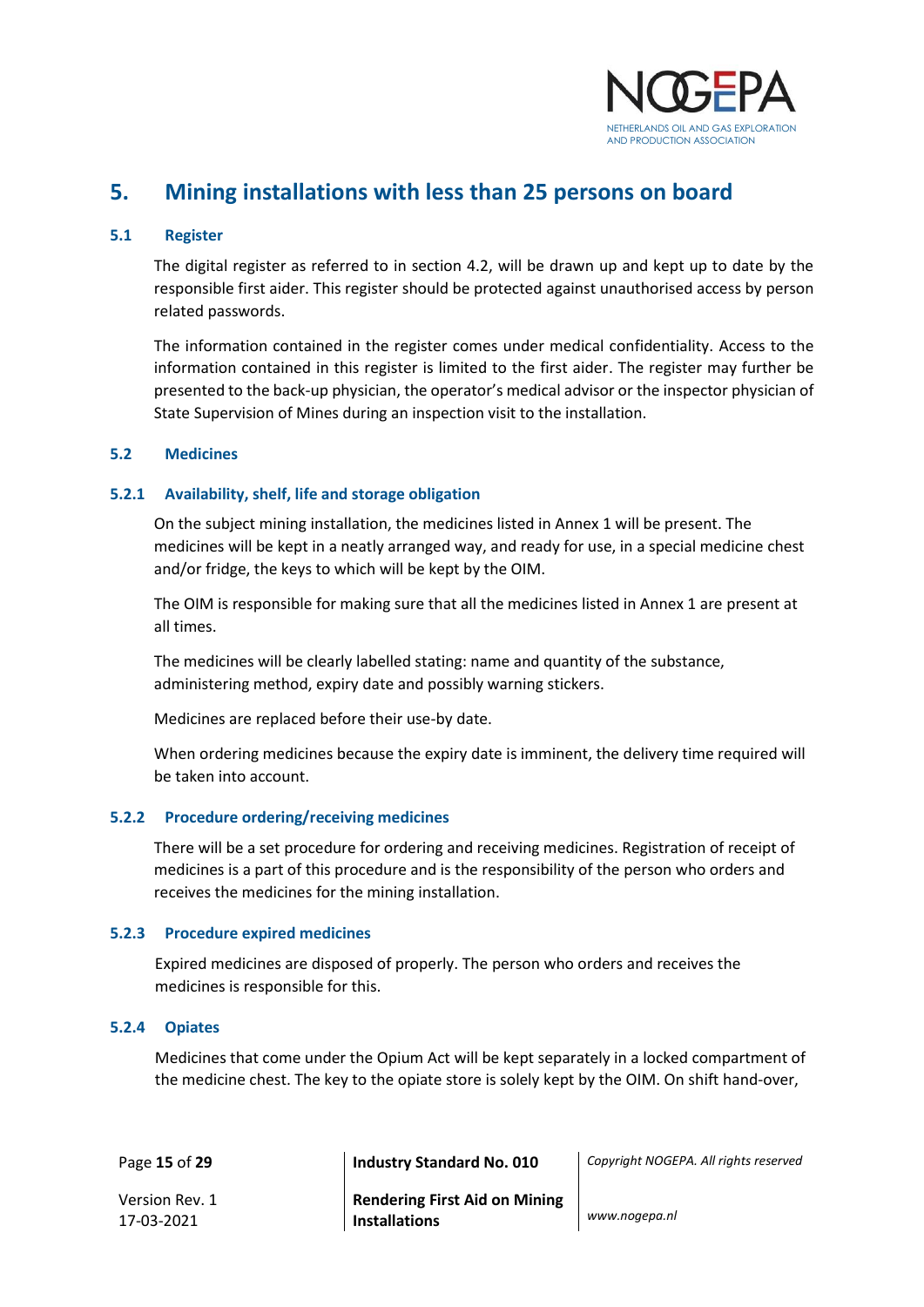

the person who receives the keys will sign in a register for the keys and the quantity of opiates present.

In the register of the handing over of keys, the mining installation manager will also record when opiates are ordered and received, when opiates are used and for which patient, when expired opiates have been sent to shore, and when confirmation of receipt of the expired opiates as signed by the pharmacy, has been received.

#### <span id="page-15-0"></span>**5.2.5 Bandages and nursing aids**

On the subject mining installation, the bandages and nursing aids as listed in Annex 2 will be available at any time. These bandages and nursing aids will be kept in the surgery, neatly arranged and ready for use at all time.

The offshore medic is responsible for periodic, timely and proper checks of equipment, such as the defibrillator or oxygen equipment.

The offshore medic is responsible for making sure that the obligatory volume of oxygen is on board and ready for use at all time.

Page **16** of **29 Industry Standard No. 010** *Copyright NOGEPA. All rights reserved*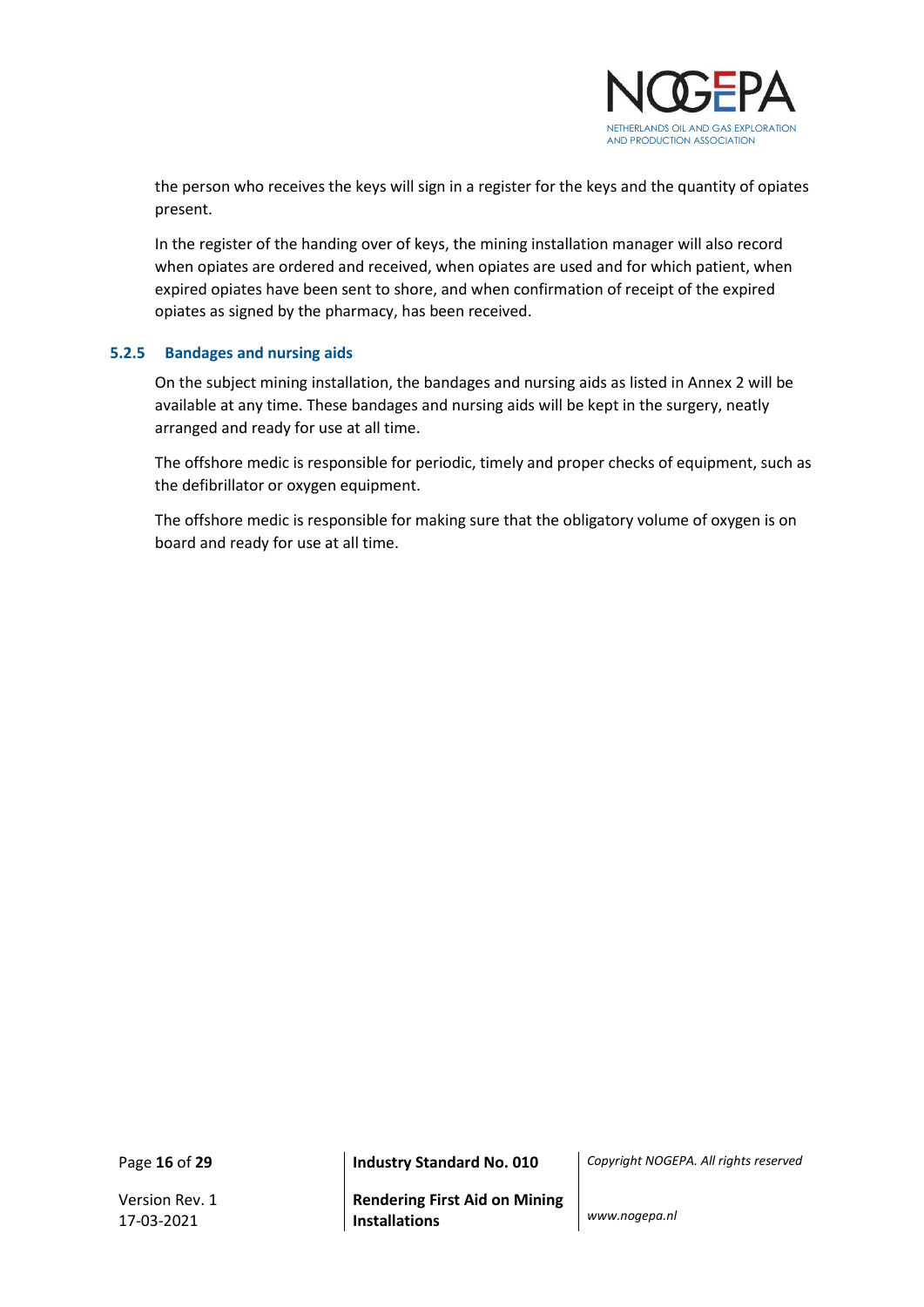

## <span id="page-16-0"></span>**Annex I NOGEPA list of medicines at mining installations without offshore medic**

|                | <b>Medicines</b>                         | Dosage/dosage form                       | Brand (or<br>alternative) | Number         |
|----------------|------------------------------------------|------------------------------------------|---------------------------|----------------|
| $\mathbf 1$    | Medicines for heart and vascular disease |                                          |                           |                |
| 1.1            | Nitrolingual spray                       | 1 dose = $0,4$ mg 200<br>doses           | Nitrospray                | 1              |
| 1.6.1          | Acetylsalicylic acid                     | tablet 80 mg                             | Aspirine                  | 10             |
| $\overline{2}$ | Medicines for gastro-intestinal tract    |                                          |                           |                |
| 2.1            | Omeprazole                               | tablet 20 mg                             | Losec                     | 30             |
| 2.3            | Lactulose                                | sachet 12 g                              | Legendal                  | 30             |
| 2.4            | Loperamide                               | capsule 2 mg                             | Imodium                   | 20             |
| 2.5.1          | Ondansetron                              | tablet 8 mg                              | Zydis                     | 10             |
| 2.6.1          | Triamcinolone acetonide 0,25 mg          | tube 30 gram                             | Trianal                   | $\mathbf{1}$   |
|                | / lidocaïne 50 mg ointment               |                                          |                           |                |
| $\overline{3}$ | Analgesic medicines                      |                                          |                           |                |
| 3.1            | Paracetamol (acetaminophen)              | tablet 500 mg                            |                           | 60             |
| 3.3.1          | Diclofenac                               | tablet 50 mg                             |                           | 30             |
| 3.3.2          | Diclofenac                               | suppository 100 mg                       |                           | 10             |
| 3.5            | Morphine                                 | ampoule $10 \text{ mg} = 1 \text{ ml}$   |                           | 5              |
|                | 3.11.2 Ibuprofen                         | tablet 400 mg                            |                           | 20             |
|                |                                          |                                          |                           |                |
| $\overline{4}$ | Medicines for the nervous system         |                                          |                           |                |
| 4.1            | Oxazepam                                 | tablet 10 mg                             | Seresta                   | 30             |
| 4.5            | Cinnarizine                              | tablet 25 mg                             |                           | 30             |
| 4.7.1          | Midazolam                                | nasal spray 2,5 mg/dose<br>bottle 5,3 ml |                           | $\overline{2}$ |

Page **17** of **29 Industry Standard No. 010** *Copyright NOGEPA. All rights reserved*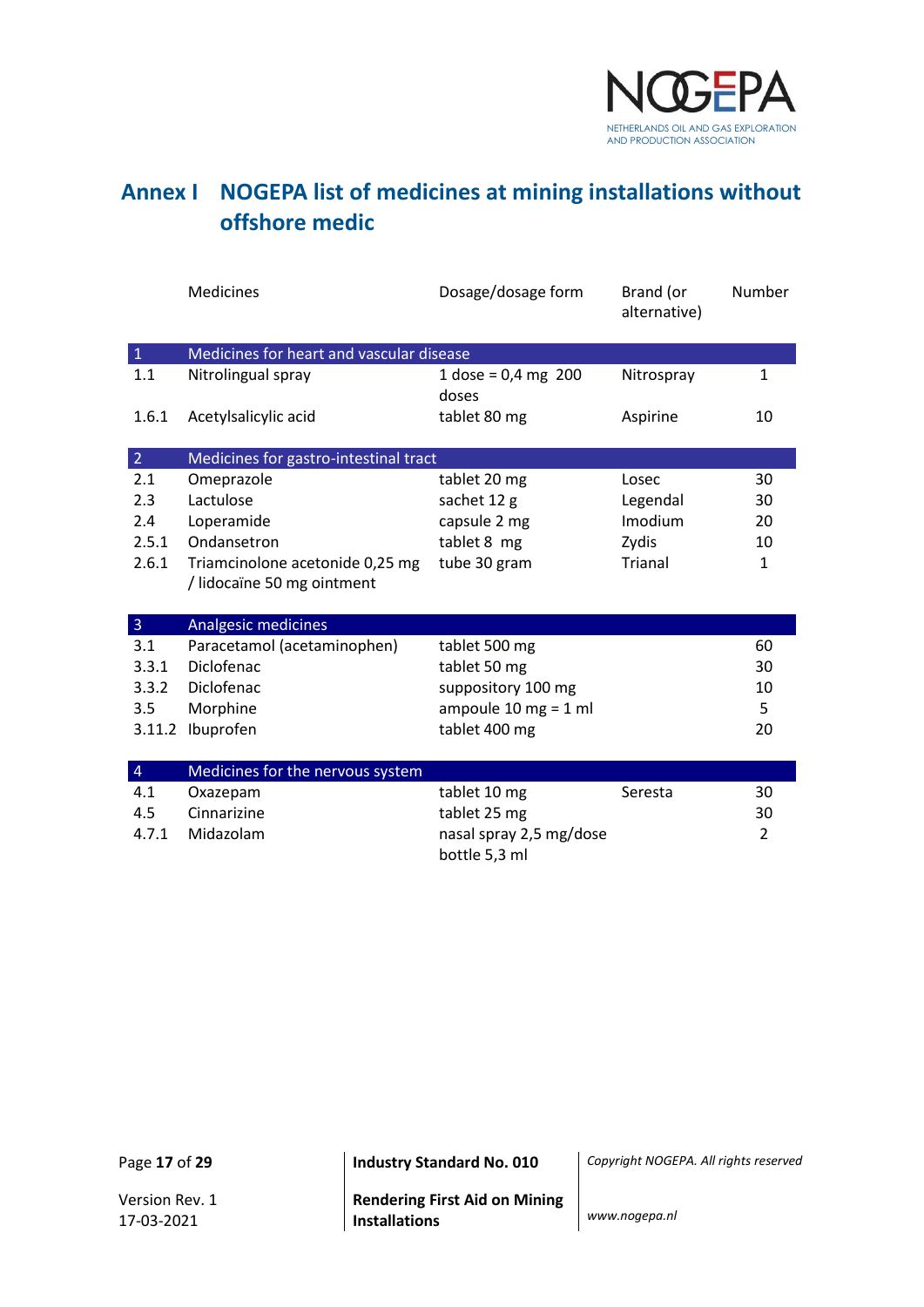

| $\sqrt{5}$       | Anti-allergic and anti-anaphylactic medicines |                                  |                 |                |
|------------------|-----------------------------------------------|----------------------------------|-----------------|----------------|
| 5.1              | Desloratadine                                 | tablet 5 mg                      | Aerius          | 30             |
| 5.2.1            | Clemastine                                    | tablet 1 mg                      | Tavegil         | 10             |
| 5.3              | Dexamethasone                                 | ampoule 4 mg = $1$ ml            | Decadron        | 6              |
| 5.5              | Epinefrine (adrenaline)                       | auto-injector 300 mcg            | EpiPen/Anapen   | 1              |
|                  |                                               | $= 0.3$ ml                       |                 |                |
|                  |                                               |                                  |                 |                |
| $6 \overline{6}$ | Medicines for the respiratory system          |                                  |                 |                |
| 6.3.1            | Noscapine                                     | tablet 15 mg                     | Noscapect       | 40             |
| $\overline{7}$   | <b>Antibiotics</b>                            |                                  |                 |                |
| 7.1              | Amoxicillin / Clavulanic acid                 | tablet 500 mg / 125 mg Augmentin |                 | 40             |
| 7.6              | Azitromycin                                   | tablet 500 mg                    | Zithromax       | 6              |
| 7.8              | Clarithromycin                                | tablet 500 mg                    | Klazid          | 20             |
|                  |                                               |                                  |                 |                |
| 10               | Medicines for woundcare                       |                                  |                 |                |
| 10.4             | Tissue glue                                   | bottle                           | Histoacryl      | 5              |
| 10.5             | Povidon-jodine solution                       | bottle 30 ml                     | <b>Betadine</b> | 1              |
| 10.6             | Chloorhexidine tincture 0,5%                  | bottle 30 ml                     | Sterilon        | 1              |
| 10.7             | Sodium carbonate powder                       | 1000 <sub>g</sub>                | Soda            | $\mathbf{1}$   |
| 11               | Medicines for ophthalmic use                  |                                  |                 |                |
| 11.5             | Oxybuprocaïne hydrochloride 0,4%              | minims 0,5 ml                    |                 | 5              |
|                  | eye drops                                     |                                  |                 |                |
| 11.6             | Chlooramphenicol eye ointment 1% tube 5 g     |                                  |                 | $\overline{2}$ |
|                  |                                               |                                  |                 |                |
| 12               | Medicines for throat, nose, ear disorders     |                                  |                 |                |
| 12.1             | Xylomethazoline nasal spray 0,1%              | nasal spray 10 ml                | Otrivin         | $\overline{2}$ |
| 12.5             | Chlorhexidine mouth wash 0,2%                 | bottle 200 ml                    | Corsodyl        | 1              |
| 12.6             | <b>Fluticason Propionate</b>                  | nasal spray 50                   | Flixonase       | $\overline{2}$ |
|                  |                                               | mcg/dose                         |                 |                |
| 13               | <b>Diversen</b>                               |                                  |                 |                |
| 13.7             | Glycolsalicylaat and methyl                   | tube 60 g                        | Midalgan-hot    | $\mathbf{1}$   |
|                  | nicotinate                                    |                                  |                 |                |

17-03-2021

Page **18** of **29 Industry Standard No. 010** *Copyright NOGEPA. All rights reserved*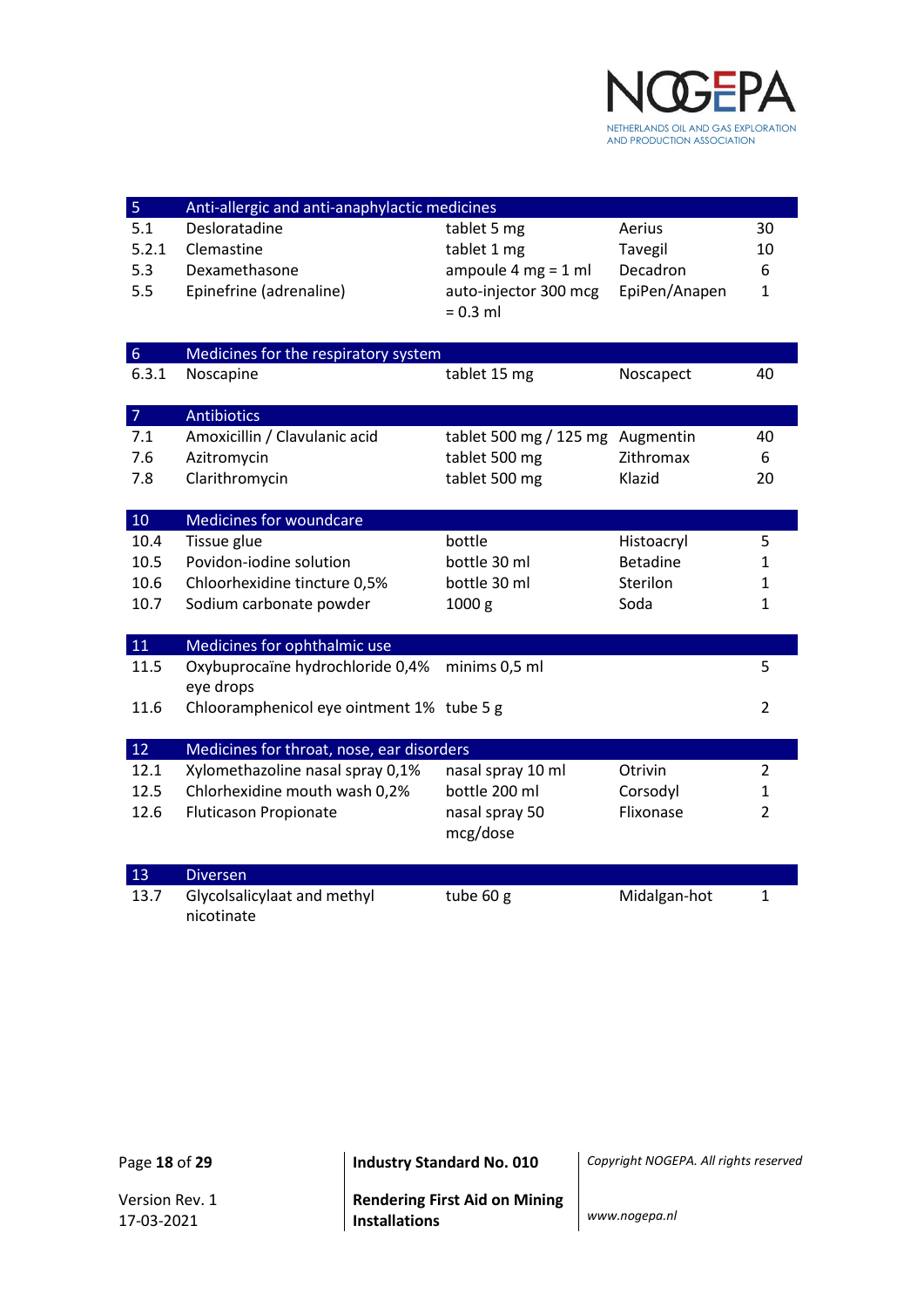

## <span id="page-18-0"></span>**Annex II NOGEPA list of dressing-nursing resources at mining installations without offshore medic**

|         | Equipment-nursing-dressing resource             | <b>Brand</b> | Number         |
|---------|-------------------------------------------------|--------------|----------------|
| 14      | <b>Resuscitation equipment</b>                  |              |                |
| 14.1.2  | AED (Automated External Defibrillator)          |              | $\mathbf{1}$   |
| 14.1.3  | Padz voor AED                                   |              | $\overline{2}$ |
| 14.12   | Brook airway of equivalent                      |              | $\mathbf{1}$   |
| 14.13.1 | Guedel (Mayo tube) no 2                         |              | $\mathbf{1}$   |
| 14.13.2 | Guedel (Mayo tube) no 3                         |              | 1              |
| 14.13.3 | Guedel (Mayo tube) no 4                         |              | 1              |
| 15      | Dressing and suture                             |              |                |
| 15.5.2  | Hydrophilic non woven 10 x 10cm sterile         |              | $\mathbf{1}$   |
|         | packing 2 st, box of 25                         |              |                |
| 15.8    | Ideal bandage 8 cm                              |              | 2              |
| 15.12.2 | Burnshield burn cloth 60x40 cm                  |              | $\mathbf{1}$   |
| 15.14   | Triangular cloth                                |              | $\mathbf{1}$   |
| 15.15   | Gloves, none sterile, box 100 pieces, sizes     |              | $\mathbf{1}$   |
|         | Large, XL                                       |              |                |
| 15.19.1 | Bandages, sterile nr 1 small                    |              | $\overline{2}$ |
| 15.19.2 | Bandages, sterile nr 2 middle                   |              | $\overline{2}$ |
| 15.19.3 | Bandages, sterile nr 3 large                    |              | $\overline{2}$ |
| 15.22.1 | Adhesive plaster, waterproof 5m x 1 1/4 cm      |              | $\mathbf{1}$   |
| 15.23   | Adhesive plaster, waterproof 5m x 2 1/2 cm      |              | $\mathbf{1}$   |
| 15.28   | Eye patch                                       |              | $\mathbf{1}$   |
| 15.29   | Eye compresses, sterile                         |              | 10             |
| 15.30   | Safety pins (stainless steel)                   |              | 12             |
| 16      | <b>Instruments</b>                              |              |                |
| 16.8    | Splinter tweezers (stainless steel)             |              | $\mathbf{1}$   |
| 16.10   | Bandage scissors Lister 18 cm (stainless steel) |              | 1              |
| 16.11   | Nylon lisje ophthalmological                    |              | $\mathbf{1}$   |
| 16.13   | Clothing scissors                               |              | $\mathbf{1}$   |
| 17      | Material for research and monitoring            |              |                |
| 17.4    | Fever thermometer                               |              | $\mathbf{1}$   |

Page **19** of **29 Industry Standard No. 010** *Copyright NOGEPA. All rights reserved*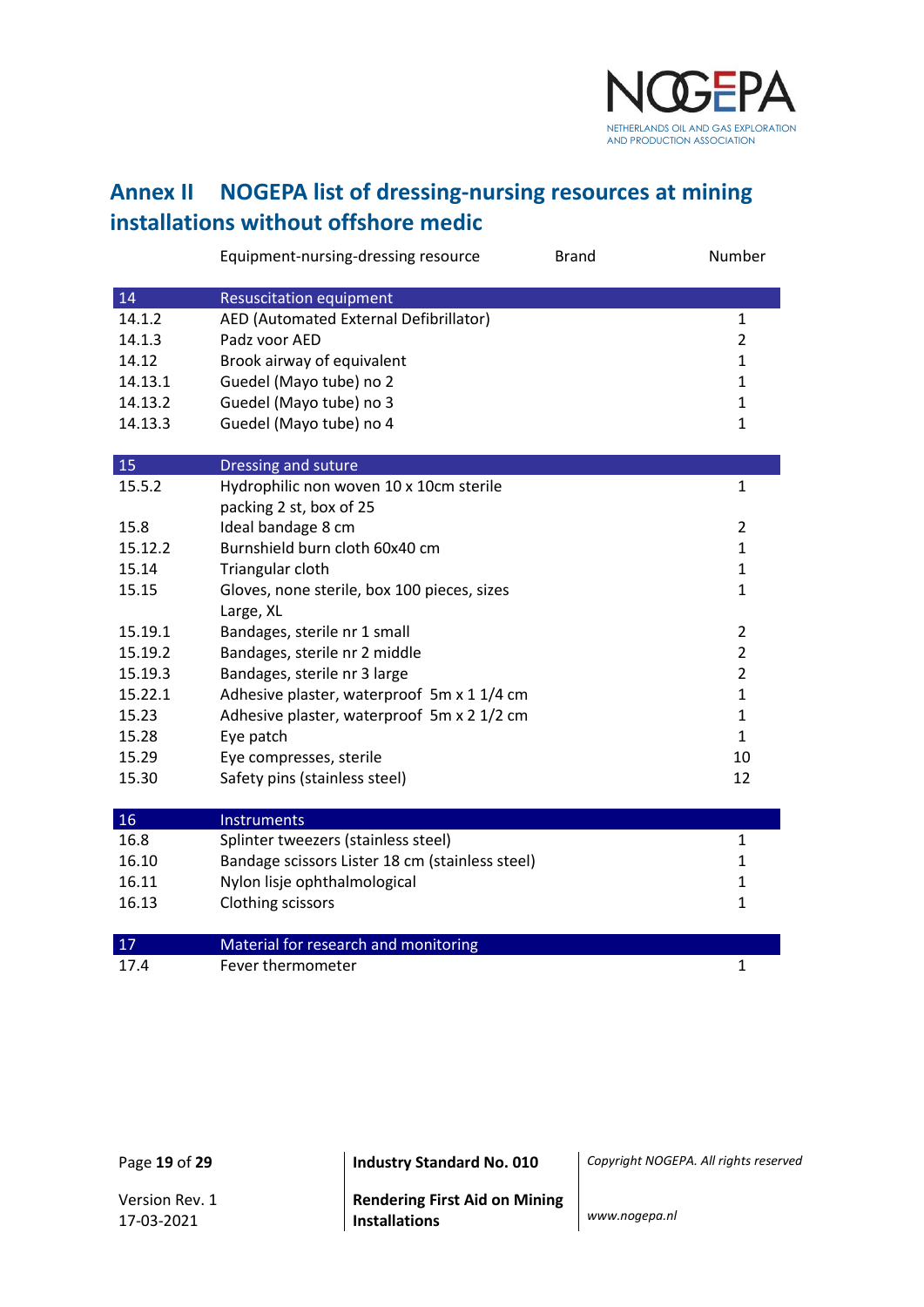

| 18     | Material for injection, puncture and catheterization |                      |  |
|--------|------------------------------------------------------|----------------------|--|
| 18.1.1 | Syringes, sterile 2 ml disposable                    | 10                   |  |
| 18.2.2 | Safety needles 21G, sterile im 40 x 0,8 mm           | 10                   |  |
| 18.11  | Sharps container                                     | 1                    |  |
|        |                                                      |                      |  |
|        |                                                      |                      |  |
| 19.7   | Rescue blanket, tinfoil                              | 2                    |  |
| 19.9   | Swabs                                                | 100                  |  |
| 19.10  | Eyewash                                              | 1                    |  |
|        |                                                      |                      |  |
| 20     | Immobilization material                              |                      |  |
| 20.8   | Scoop stretcher                                      | 1                    |  |
| 20.9   | Stretcher (approved type)                            | 1                    |  |
| 20.10  | Stretcher for use in crane (horizontal and           | 1<br>e.g. Paramedics |  |
|        | vertical lifting)                                    | Rescue Pac           |  |
|        |                                                      |                      |  |
| 21     | <b>Diversen</b>                                      |                      |  |
| 21.6.1 | <b>First Aid Manual</b>                              | 1                    |  |

**Rendering First Aid on Mining Installations** *www.nogepa.nl*

Page **20** of **29 Industry Standard No. 010** *Copyright NOGEPA. All rights reserved*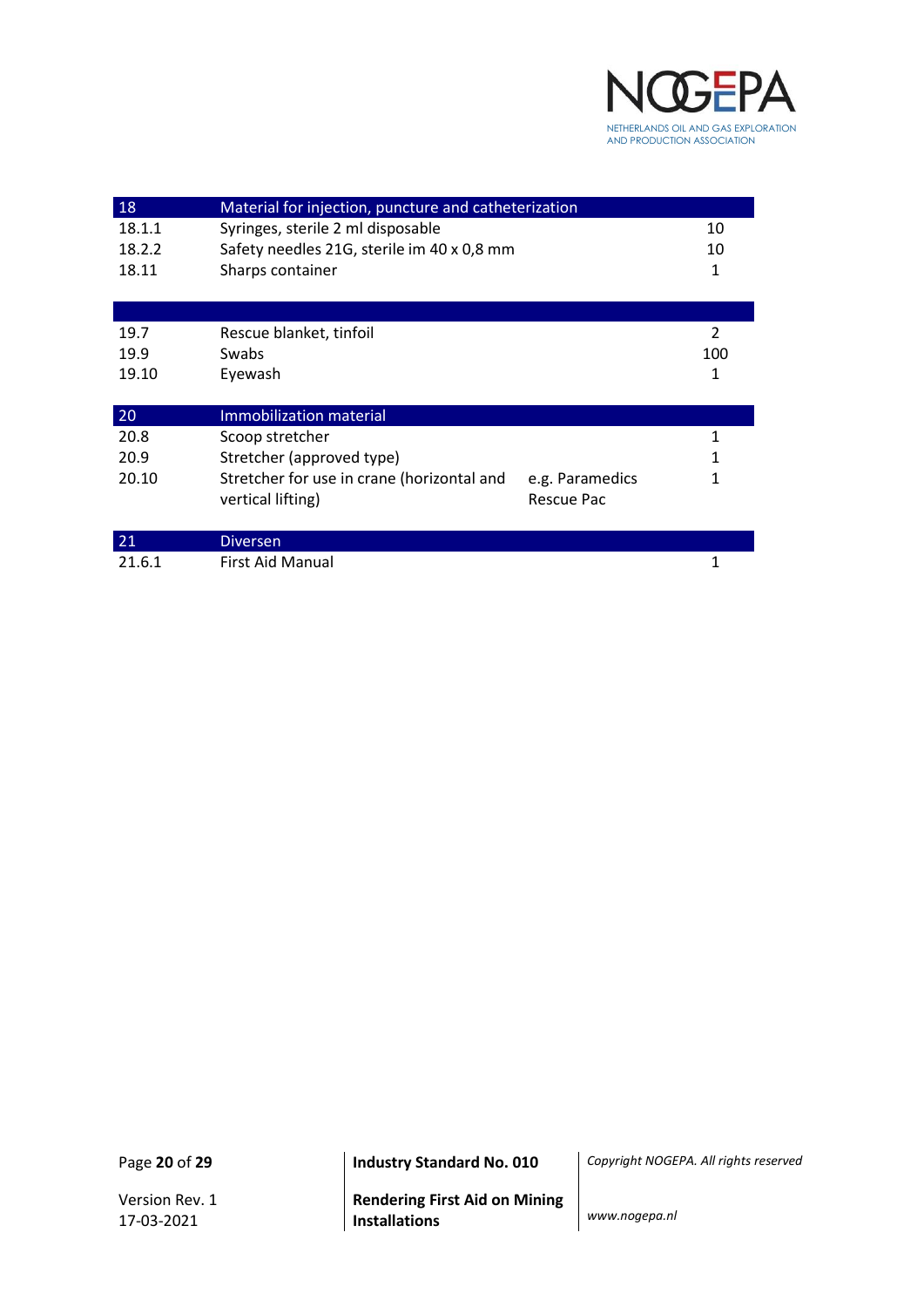

## <span id="page-20-0"></span>**Annex III NOGEPA list of medicines at mining installations with offshore medic**

|                | Medicines                                                    |                      | Dosage / dosage form                   | <b>Brand</b>                          | Number         |
|----------------|--------------------------------------------------------------|----------------------|----------------------------------------|---------------------------------------|----------------|
| $\mathbf{1}$   | Medicines for heart and vascular disease                     |                      |                                        |                                       |                |
| 1.1            | Nitrolingual spray                                           |                      | 1 dosis = $0,4$ mg 200<br>doses        | Nitrospray                            | $\mathbf{1}$   |
| 1.2.1          | Epinephrine                                                  |                      | ampoule $1 \text{ ml} = 1 \text{ mg}$  |                                       | 10             |
| 1.3            | Atropine sulfate                                             |                      | ampoule $1 ml = 1 mg$                  |                                       | 5              |
| 1.4            | Furosemide                                                   |                      | ampoule $4 \text{ ml} = 40 \text{ mg}$ | Lasix                                 | 5              |
| 1.5            | Adenosine                                                    |                      | ampoule $2 \text{ ml} = 6 \text{ mg}$  | Adenocor                              | 6              |
| 1.6.1          | Acetylsalicylic acid                                         |                      | tablet 80 mg                           | Aspirine                              | 30             |
| 1.6.2          | Acetylsalicylic acid                                         |                      | ampoule 500 mg +<br>solvens 5 ml       | Aspegic                               | 6              |
| 1.6.3          | Acetylsalicylic acid                                         |                      | tablet 500 mg                          | Aspirine                              | 20             |
| 1.7            | Amiodarone                                                   |                      | ampul 150 mg = $3$ ml                  | Cordarone                             | 6              |
| 1.8            | Heparin                                                      |                      | injection liquid 5 ml =<br>25.000 IE   | Heparine Leo                          | 3              |
| 1.10           | Vitamin K                                                    |                      | injection liquid 1 ml = 10<br>mg       | Konakion                              | 2              |
| 1.11           | Tranexamic acid                                              |                      | injection liquid 5 ml =<br>500 mg      | Cyclocapron                           | $\overline{2}$ |
| 1.12           | Ticagrelor                                                   |                      | tablet 90 mg                           | <b>Brilique</b>                       | 10             |
| 2 <sup>7</sup> | Medicines for gastro-intestinal tract                        |                      |                                        |                                       |                |
| 2.1            | Omeprazole                                                   |                      | tablet 20 mg                           | Losec                                 | 60             |
| 2.3            | Lactulose                                                    |                      | sachet 12 g                            | Legendal                              | 30             |
| 2.4            | Loperamide                                                   |                      | capsule 2 mg                           | Imodium                               | 100            |
| 2.5.1          | Ondansetron                                                  |                      | orodispersible tablet 8<br>mg          | Zofran                                | 20             |
| 2.5.3          | Ondansetron                                                  |                      | injection liquid 4 ml = 8<br>mg        | Zofran                                | 5              |
| 2.6.1          | Triamcinolone acetonide 0,25 mg/<br>lidocaïne 50 mg ointment |                      | tube 30 g                              | <b>Trianal</b>                        | $\mathbf{1}$   |
| 2.7            | Sodium lauryl sulfoacetate and<br>sorbitol                   |                      | enema 5 ml                             | Microlax                              | $\overline{2}$ |
| $\overline{3}$ | Analgesic medicines                                          |                      |                                        |                                       |                |
| 3.1            | Paracetamol (acetaminophen)                                  |                      | tablet 500 mg                          |                                       | 200            |
| 3.1.1          | Paracetamol (acetaminophen) IV                               |                      | injection liquid                       |                                       | 5              |
|                |                                                              |                      | 10mg/ml, bottle 100 ml                 |                                       |                |
| 3.3.1          | Diclofenac                                                   |                      | tablet 50 mg                           |                                       | 90             |
|                | Page 21 of 29                                                |                      | <b>Industry Standard No. 010</b>       | Copyright NOGEPA. All rights reserved |                |
|                |                                                              |                      |                                        |                                       |                |
| 17-03-2021     | Version Rev. 1                                               | <b>Installations</b> | <b>Rendering First Aid on Mining</b>   | www.nogepa.nl                         |                |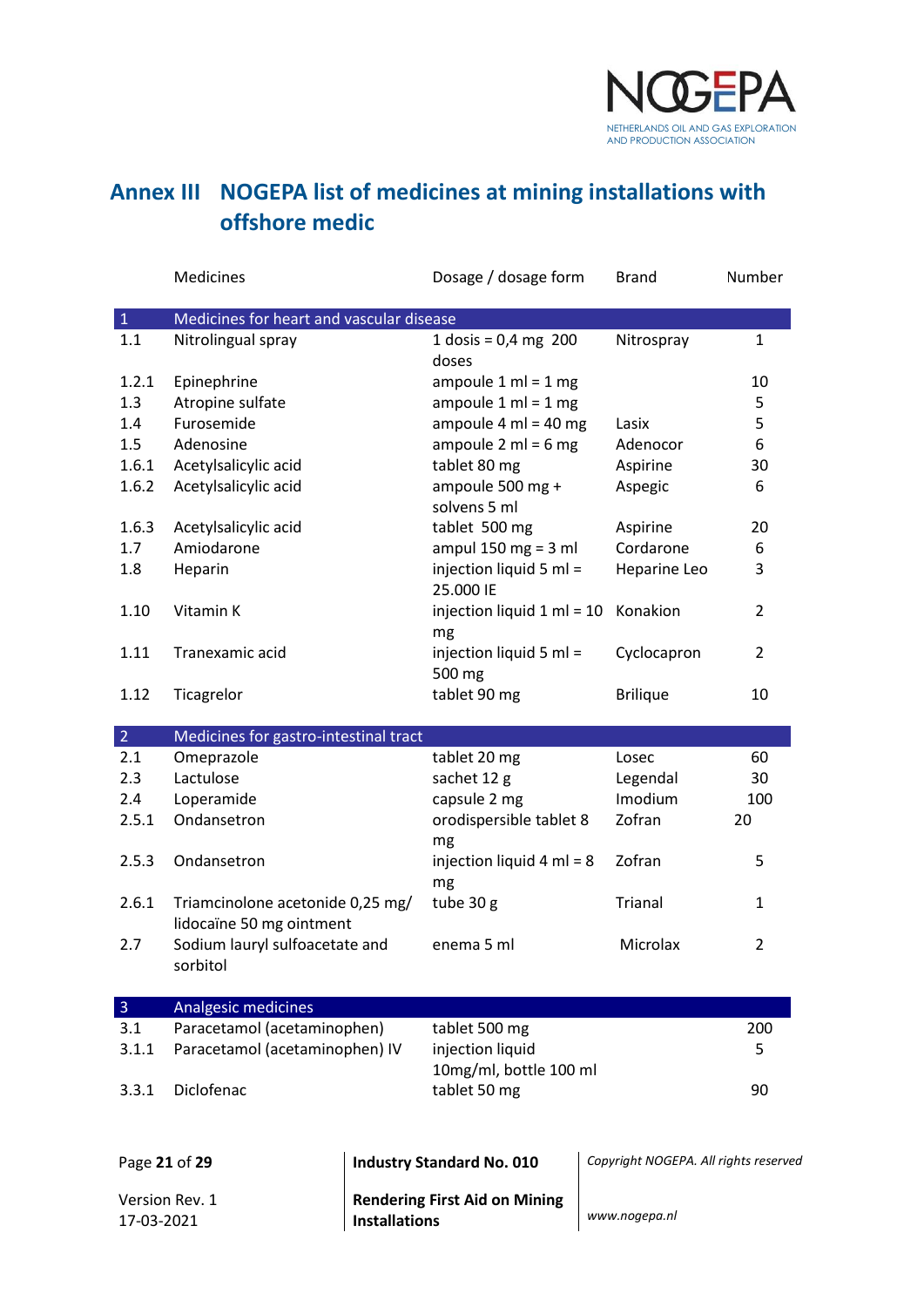

| 3.3.2<br>3.3.3<br>3.5<br>3.6<br>3.6.1 | Diclofenac<br>Diclofenac<br>Morphine<br>Fentanyl<br>Fentanyl | suppository 100 mg<br>ampoule 75 mg = $3$ ml<br>ampoule $10 \text{ mg} = 1 \text{ ml}$<br>ampoule $0,1$ mg = 2 ml<br>nasal spray 100<br>mcg/dose, | Voltaren          | 10<br>5<br>5<br>5<br>$\overline{4}$ |
|---------------------------------------|--------------------------------------------------------------|---------------------------------------------------------------------------------------------------------------------------------------------------|-------------------|-------------------------------------|
| 3.7                                   | Esketamine<br>3.11.2 Ibuprofen                               | bottle 1,55 ml<br>ampoule $25$ mg = $5$ ml<br>tablet 400 mg                                                                                       | <b>Ketanest S</b> | 5<br>80                             |
| $\overline{4}$                        | Medicines for the nervous system                             |                                                                                                                                                   |                   |                                     |
| 4.1                                   | Oxazepam                                                     | tablet 10 mg                                                                                                                                      | Seresta           | 30                                  |
| 4.2                                   | Temazepam                                                    | capsule 10 mg                                                                                                                                     | Normison          | 30                                  |
| 4.5                                   | Cinnarizine                                                  | tablet 25 mg                                                                                                                                      |                   | 30                                  |
| 4.6                                   | Haloperidol                                                  | ampoule 5 mg = $1$ ml                                                                                                                             | Haldol            | 5                                   |
| 4.7                                   | Midazolam                                                    | ampoule 5 mg = $1$ ml                                                                                                                             | Dormicum          | 5                                   |
| 4.7.1                                 | Midazolam                                                    | nasal spray 2,5 mg/dose                                                                                                                           |                   | 5                                   |
|                                       |                                                              | bottle 5,3 ml                                                                                                                                     |                   |                                     |
| 5 <sub>1</sub>                        | Anti-allergic and anti-anaphylactic medicines                |                                                                                                                                                   |                   |                                     |
| 5.1                                   | Desloratadine                                                | tablet 5 mg                                                                                                                                       | Aerius            | 30                                  |
| 5.2.1                                 | Clemastine                                                   | tablet 1 mg                                                                                                                                       | Tavegil           | 40                                  |
| 5.3                                   | Dexamethasone                                                | ampoule 5 mg = $1$ ml                                                                                                                             | Decadron          | 5                                   |
| 5.5                                   | Epinephrine (adrenaline)                                     | auto-injector 300 mcg =                                                                                                                           | Epipen/           | $\mathbf{1}$                        |
|                                       |                                                              | $0,3$ ml                                                                                                                                          | Anapen            |                                     |
| $6\,$                                 | Medicines for the respiratory system                         |                                                                                                                                                   |                   |                                     |
| 6.1.1                                 | Salbutamol                                                   | dosisaërosol 100 mcg                                                                                                                              | Ventolin          | $\overline{2}$                      |
|                                       |                                                              | (per dose)                                                                                                                                        |                   |                                     |
| 6.1.2                                 | Spacer (for 6.1.1)                                           |                                                                                                                                                   | Volumatic         | $\overline{2}$                      |
| 6.1.3                                 | Salbutamol/ipratropiumbromide                                | flacon 2,5 ml                                                                                                                                     | Combivent         | 4                                   |
| 6.2                                   | Fluticasone                                                  | dosisaërosol 250 mcg                                                                                                                              | Flixotide         | $\overline{2}$                      |
|                                       |                                                              | (per dose)                                                                                                                                        | Inhaler           |                                     |
|                                       | 6.3.1 Noscapine                                              | tablet 15 mg                                                                                                                                      | Noscapect         | 60                                  |
| 6.4                                   | Hydrocortisone                                               | injection 100 mg/2ml                                                                                                                              | SoluCortef        | $\overline{2}$                      |
| $\overline{7}$                        | <b>Antibiotics</b>                                           |                                                                                                                                                   |                   |                                     |
| 7.1                                   | Amoxicillin / Clavulanic acid                                | tablet 500 mg / 125 mg                                                                                                                            | Augmentin         | 80                                  |
| 7.3                                   | Flucloxacillin                                               | tablet 500 mg                                                                                                                                     | Floxapen          | 40                                  |
| 7.4                                   | Doxycycline                                                  | tablet 100 mg                                                                                                                                     |                   | 16                                  |
| 7.5                                   | Co-trimoxazol                                                | tablet 800 / 160 mg                                                                                                                               | <b>Bactrimel</b>  | 20                                  |
| 7.6                                   | Azitromycin                                                  | tablet 500 mg                                                                                                                                     | Zithromax         | 6                                   |
| 7.7                                   | Nitrofurantoin                                               | capsule 100 mg                                                                                                                                    | Furadantine       | 40                                  |
| 7.8                                   | Clarithromycin                                               | tablet 500 mg                                                                                                                                     | Klacid            | 40                                  |
|                                       |                                                              |                                                                                                                                                   |                   |                                     |

| Page 22 of 29                | Industry Standard No. 010                                    | Copyright NOGEPA. All rights reserved |
|------------------------------|--------------------------------------------------------------|---------------------------------------|
| Version Rev. 1<br>17-03-2021 | <b>Rendering First Aid on Mining</b><br><b>Installations</b> | www.nogepa.nl                         |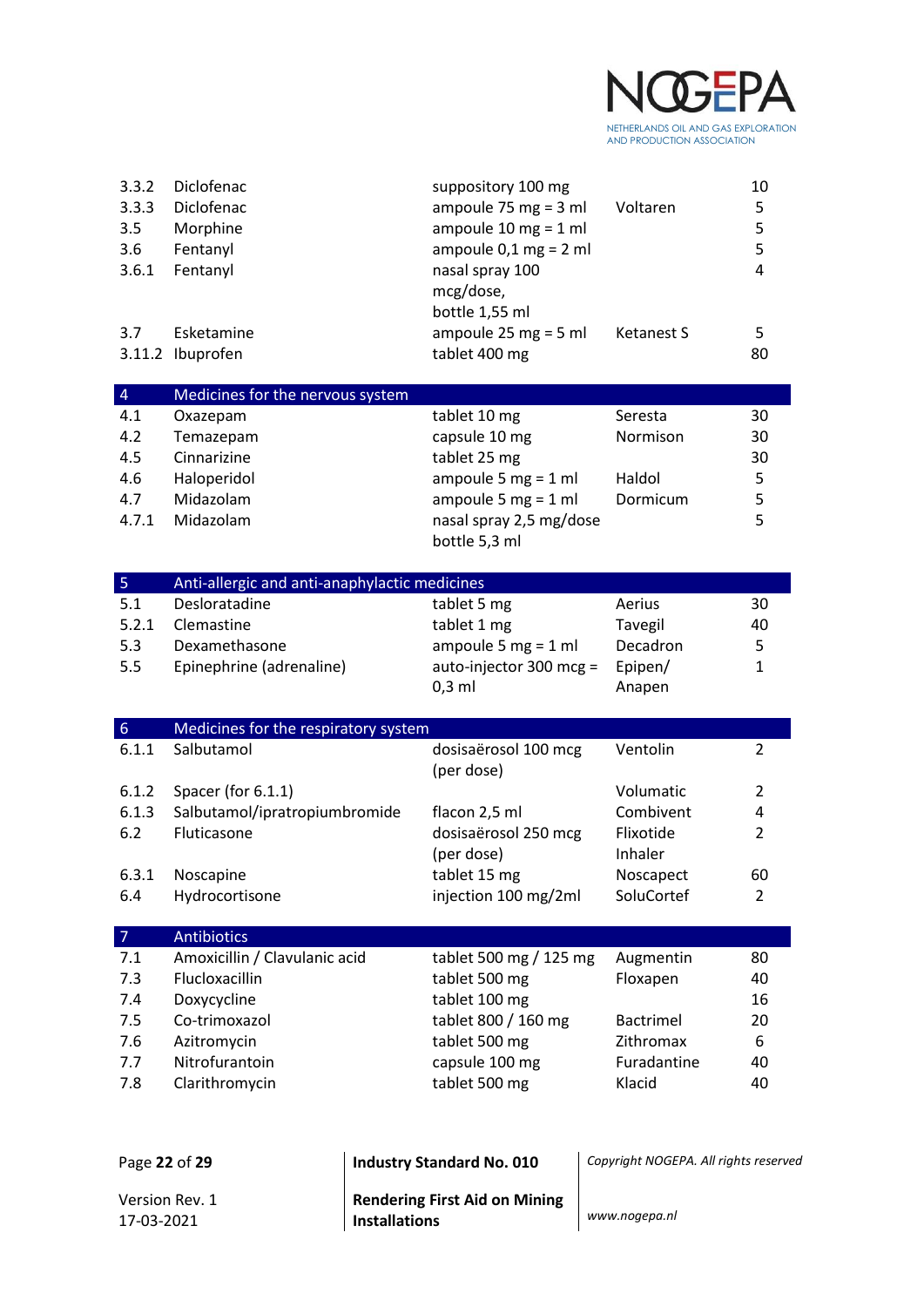

| $\bf 8$        | Rehydration and plasma exchange           |                         |                 |                |
|----------------|-------------------------------------------|-------------------------|-----------------|----------------|
| 8.1            | Oral rehydration solution                 | sachets                 | Care Plus ORS   | 60             |
| 8.2.3          | NaCl 0,9%                                 | Prefilled syringes 0,9% |                 | 30             |
|                |                                           | NaCl 10 ml              |                 |                |
| 8.4            | Ringer's lactate                          | bottle 500 ml           |                 | 10             |
| 8.5            | Glucose 5%                                | bottle 100 ml           | For 1.7         | $\overline{2}$ |
|                |                                           |                         |                 |                |
| $\overline{9}$ | Medicines for skin disorders              |                         |                 |                |
| 9.2            | Hydrocortisone acetate cream 1%           | tube 30 g               |                 | $\overline{2}$ |
| 9.3            | Fusidic acid cream                        | tube 30 g               | Fucidin         | $\overline{2}$ |
| 9.4            | Lanette cream 1 FNA                       | tube 50 g               |                 | $\overline{2}$ |
| 9.5            | Acyclovir cream                           | tube 3 g                | Zovirax         | $\overline{2}$ |
| 9.6            | Terbinafine cream 1%                      | tube 15 g               | Lamisil         | $\overline{2}$ |
| 10             | <b>Medicines for woundcare</b>            |                         |                 |                |
| 10.1           | Tetanus toxoid 0,5 ml                     | ampoule 0,5 ml          | Tetanus toxoid  | 4              |
|                | 10.3.1 Lidocaine 2%                       | bottle 10 ml            |                 | 5              |
| 10.4           | Tissue glue                               | bottle                  | Dermabond       | 5              |
| 10.5           | Povidon-iodine solution                   | bottle 30 ml            | <b>Betadine</b> | $\overline{2}$ |
|                | 10.6.1 Hibicet                            | bottle 10ml             | Hibicet         | 25             |
| 10.7           | Sodium ointment                           | 1000 g                  | Soda            | $\mathbf{1}$   |
| 10.8           | <b>Betadine ointment</b>                  | tube 30 g               | <b>Betadine</b> | $\overline{2}$ |
| 10.9           | Silver sulfadiazine cream 1%              | tube 50 g               | Flammazine      | 4              |
|                |                                           |                         |                 |                |
| 11             | Medicines for ophthalmic use              |                         |                 |                |
| 11.2           | Fluorescein eye drops                     | unitdose 2%             |                 | 20             |
|                | 11.3.1 Celluvisc single use eye drops     | dose 0,4ml (10mg/ml)    |                 | 30             |
| 11.5           | Oxybuprocaine hydrochloride 0,4%          | minims 0,5 ml           |                 | 10             |
|                | eye drops                                 |                         |                 |                |
| 11.6           | Chloramphenicol eye ointment 1%           | tube 5 g                |                 | 3              |
|                |                                           |                         |                 |                |
| 12             | Medicines for throat, nose, ear disorders |                         |                 |                |
| 12.1           | Xylomethazoline nasal spray 0,1%          | nasal spray 10 ml       | Otrivin         | 10             |
|                | 12.3.1 Acetic acid ear drops with HCA 1%  | droplet bottle 10 ml    |                 | 3              |
| 12.4           | Dexamethasone/framycetin/                 | bottle 10 ml            | Sofradex        | 3              |
|                | gramicidin ear drops                      |                         |                 |                |
| 12.5           | Chlorhexidine mouth wash 0,2%             | bottle 200 ml           | Corsodyl        | $\overline{2}$ |
| 12.6           | <b>Fluticason Propionate</b>              | nasal spray 50 mcg/dose | Flixonase       | 4              |
| 12.7           | Aluminiumacetotartaat 1,2%                | eardrops, bottle 10 gr  | Alucet          | $\overline{2}$ |

Page **23** of **29 Industry Standard No. 010** *Copyright NOGEPA. All rights reserved*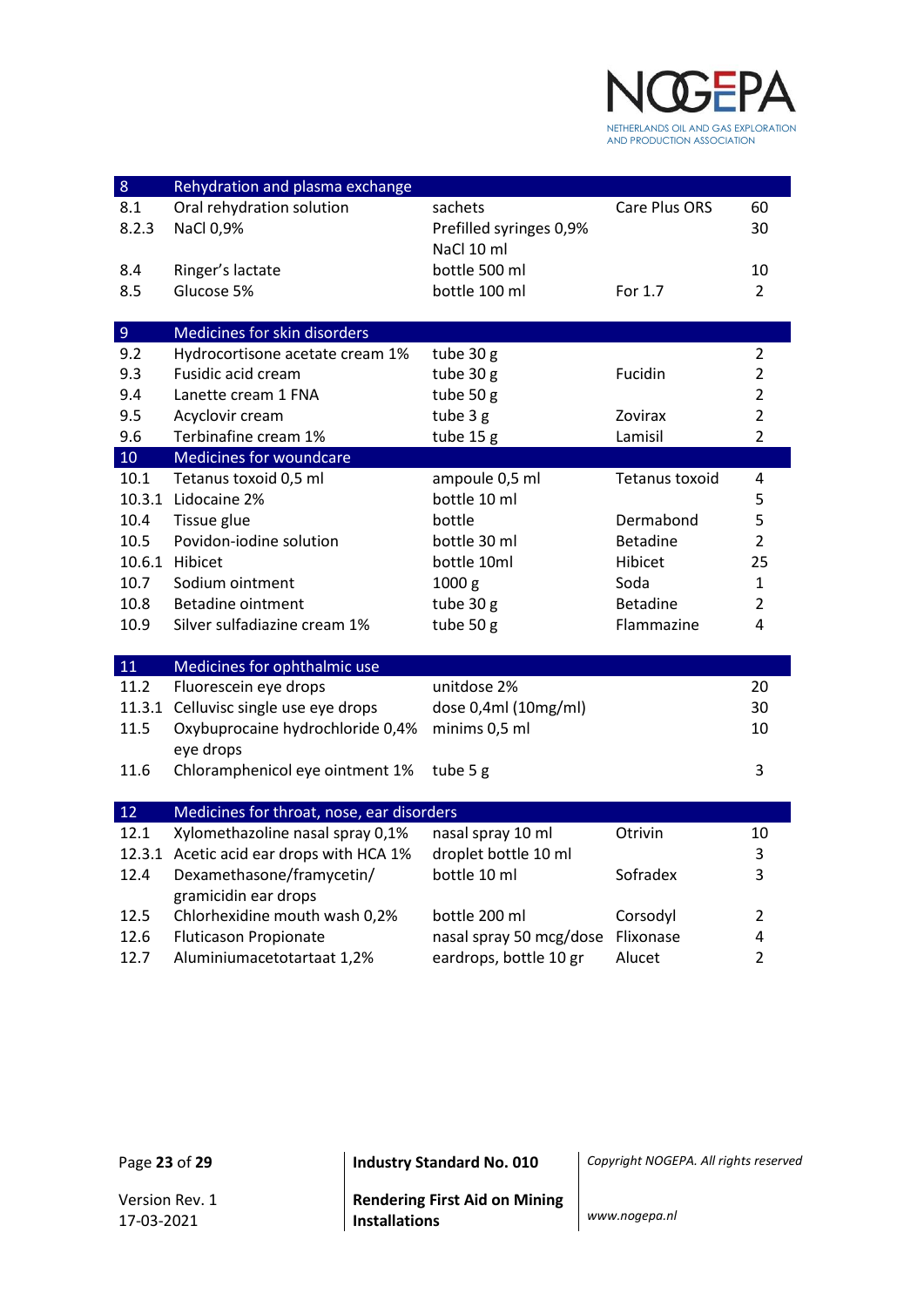

| 13     | <b>Miscellaneous</b>                      |                                                |                   |                |
|--------|-------------------------------------------|------------------------------------------------|-------------------|----------------|
| 13.1   | Glucagon                                  | powder with injection<br>liquid 1 mg + solvens | Glucagen          | 1              |
| 13.2.1 | Glucose anhydricum 10%                    | ampoule 10 ml                                  | Glucose           | 10             |
| 13.5   | Chloroxylenol                             | bottle 1000 ml                                 | Dettol            | 1              |
| 13.6   | Ethanol denaturalized 96%                 | bottle 120 ml                                  | Alcohol           | $\overline{2}$ |
| 13.7   | Glycolsalicylaat and methyl<br>nicotinate | tube 60 gram                                   | Midalgan-<br>warm | $\overline{2}$ |
| 13.8   | Naloxone                                  | injection liquid 400 mcg<br>$= 1$ ml           | Narcan            | 2              |
| 13.9   | Flumazenil                                | injection liquid 500 mcg<br>$= 5$ ml           | Anexate           | $\mathcal{P}$  |
| 13.10  | <b>Emergency dental filling</b>           | 1 pc                                           | Cavit             | 2              |

Version Rev. 1 17-03-2021

**Rendering First Aid on Mining Installations** *www.nogepa.nl*

Page **24** of **29 Industry Standard No. 010** *Copyright NOGEPA. All rights reserved*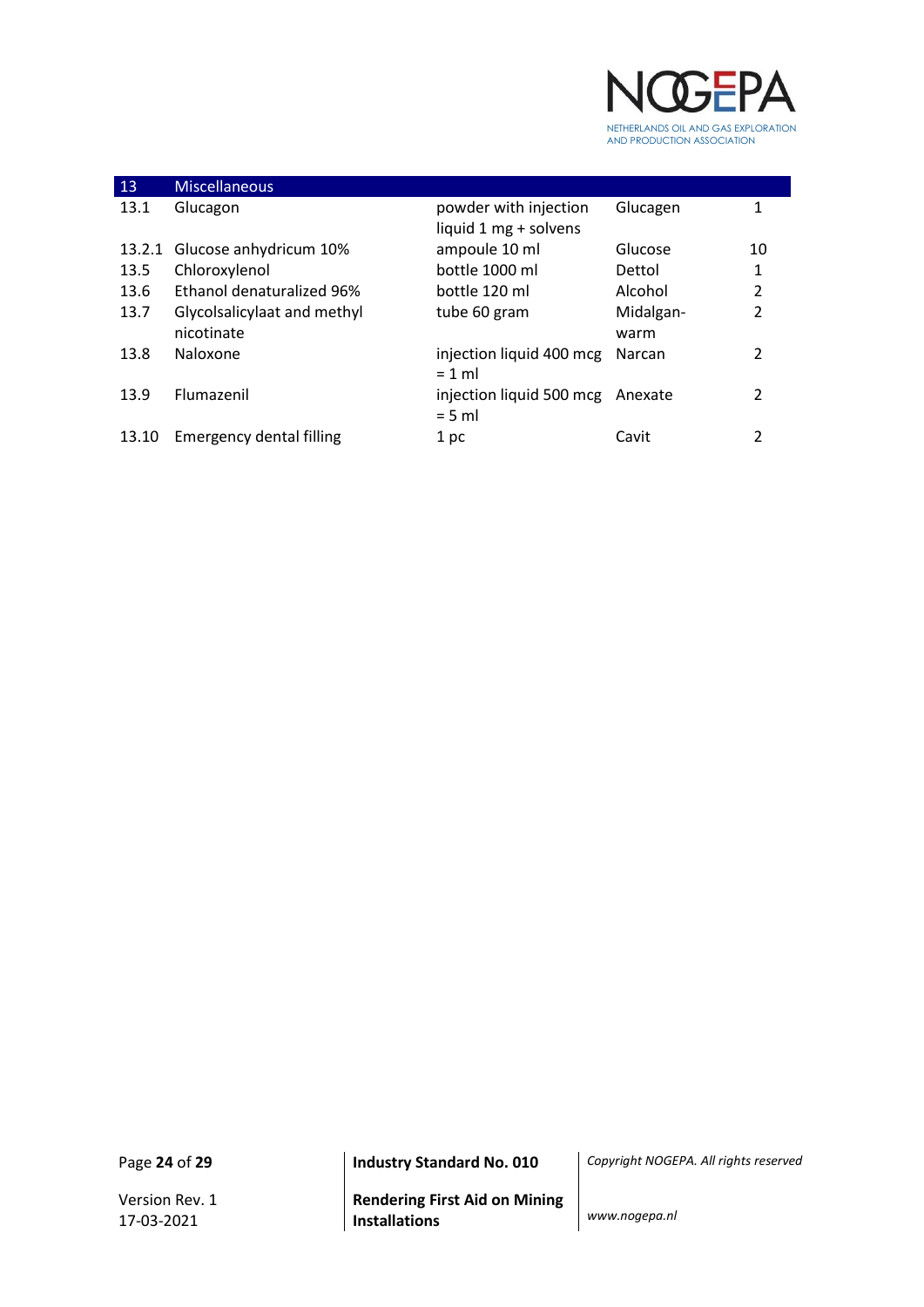

## <span id="page-24-0"></span>**Annex IV NOGEPA list of dressing-nursing resources at mining installations with offshore medic**

|                | Resuscitation equipment                          |                                                | <b>Brand</b>     | Number                                |
|----------------|--------------------------------------------------|------------------------------------------------|------------------|---------------------------------------|
| 14             | <b>Resuscitation equipment</b>                   |                                                |                  |                                       |
| 14.1.1         | Patient monitor with Defibrillator,<br>diagnose) | capnography and 12-lead ECG recording (incl.   | e.g. Lifepack 12 | $\mathbf{1}$                          |
| 14.1.2         | Defipads for 14.1.1                              |                                                |                  | $\overline{2}$                        |
| 14.1.3         | EGC electrodes, set of 10                        |                                                |                  | 10                                    |
| 14.1.4         | Capnography sensor, disposable                   |                                                |                  | $\overline{2}$                        |
| 14.2           | Oxygen pulse oximeter                            |                                                |                  | $\mathbf{1}$                          |
| 14.3           | Resuscitation bag (disposable)                   |                                                | Ambu             | $\overline{2}$                        |
| 14.3.1         |                                                  | Demand valve suitable for O2 feed to 14.3      |                  | $\mathbf{1}$                          |
| 14.3.2         | Mouth/nose mask for 14.3 size 4                  |                                                |                  | $\overline{2}$                        |
| 14.3.3         | Mouth/nose mask for 14.3 size 5                  |                                                |                  | $\overline{2}$                        |
| 14.5.1         | Oxygen bottle 2l / 200 bar                       |                                                |                  | $\overline{2}$                        |
| 14.5.2         | Oxygen bottle 10l / 200 bar                      |                                                |                  | $\overline{2}$                        |
| 14.5.3         | and 14.7/14.7.1                                  | Flow regulator for oxygen, suitable for 14.3.1 |                  | $\mathbf{1}$                          |
| 14.7           |                                                  | Oxygen mask, non rebreather disposable         |                  | 5                                     |
| 14.7.1         | Oxygen Nasal prongs, disposable                  |                                                |                  | 5                                     |
| 14.8.1         | Larynxscope handle                               |                                                |                  | $\mathbf{1}$                          |
| 14.8.2         |                                                  | Larynxscope blade size 3 (disposable)          |                  | $\overline{2}$                        |
| 14.8.3         |                                                  | Larynxscope blade size 4 (disposable)          |                  | $\overline{2}$                        |
| 14.10.1        | I-gel 02 Resus Pack (green = size 4)             |                                                |                  | $\overline{2}$                        |
| 14.10.2        |                                                  | I-gel 02 Resus Pack (orange = size 5)          |                  | $\overline{2}$                        |
| 14.11          | Mechanical suctionunit airways                   |                                                |                  | $\mathbf{1}$                          |
| 14.12          | Brook airway or equivalent                       |                                                |                  | $\mathbf{1}$                          |
| 14.13.1        | Guedel (Mayo tube) no 2                          |                                                |                  | $\mathbf{1}$                          |
| 14.13.2        | Guedel (Mayo tube) no 3                          |                                                |                  | $\mathbf{1}$                          |
| 14.13.3        | Guedel (Mayo tube) no 4                          |                                                |                  | $\mathbf{1}$                          |
| 14.15          | mm)                                              | Emergency kit cricothyrotomie (Quicktrach 4    |                  | $\mathbf{1}$                          |
| 14.16          | respiration use                                  | Extension tube/swivel connection for           |                  | $\overline{2}$                        |
| 14.17          | Bacterial filter for respiration use             |                                                |                  | 2                                     |
| 14.18          |                                                  | Oxygen mask with atomizer for 6.1.3 e.g.       |                  | $\overline{2}$                        |
|                |                                                  | Cirrus2 atomize with mouth piece and tube      |                  |                                       |
| 15             | Dressing and suture                              |                                                |                  |                                       |
| 15.1           | Elastic adhesive bandage 4m x 8cm                |                                                |                  | 5                                     |
| 15.2           | Hydrolast swathe 4m x 6cm                        |                                                |                  | 20                                    |
| Page 25 of 29  |                                                  | <b>Industry Standard No. 010</b>               |                  | Copyright NOGEPA. All rights reserved |
|                |                                                  |                                                |                  |                                       |
| Version Rev. 1 |                                                  | <b>Rendering First Aid on Mining</b>           |                  |                                       |
| 17-03-2021     |                                                  | <b>Installations</b>                           | www.nogepa.nl    |                                       |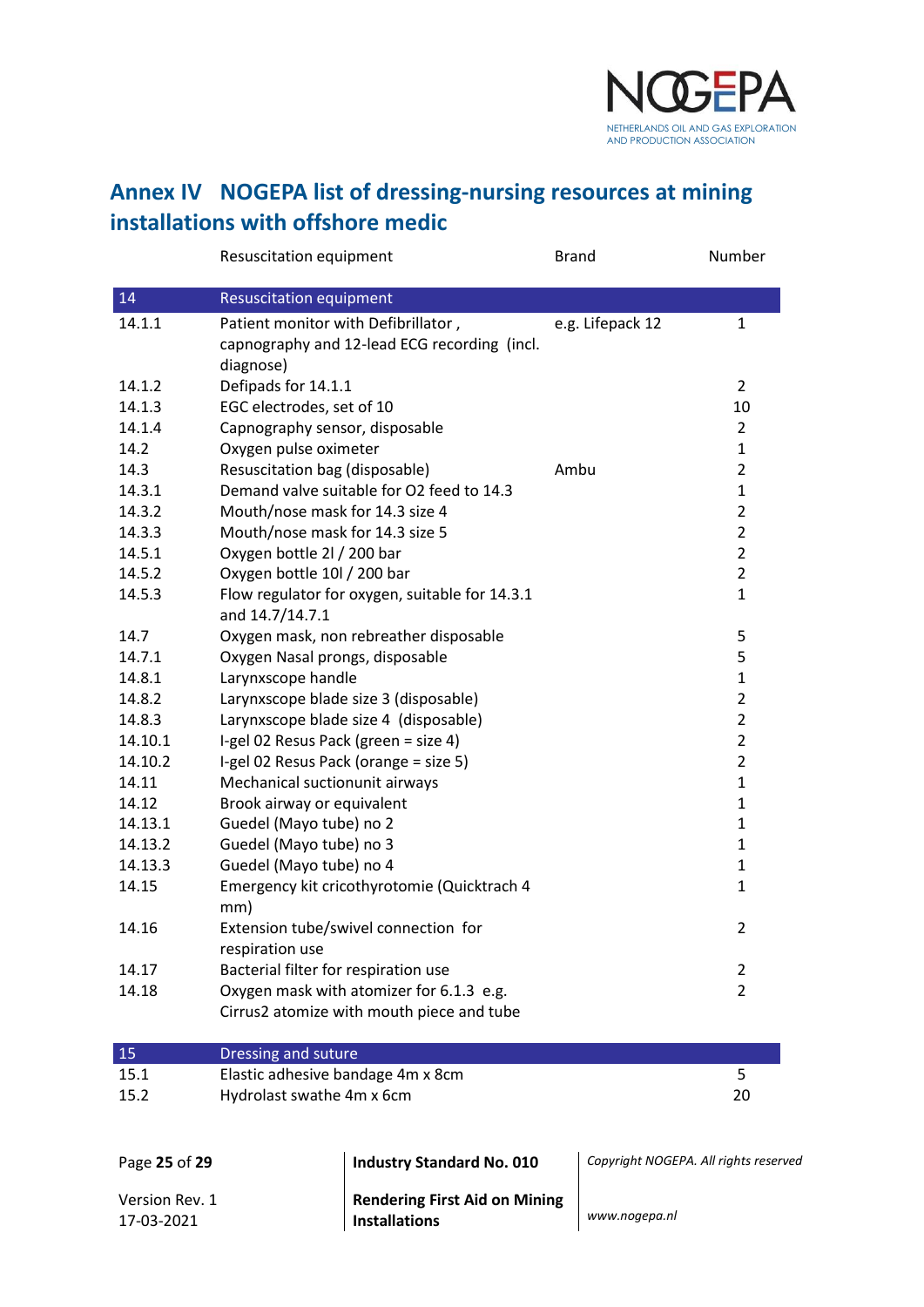

| 15.3           | Tunnel bandage for fingers role 5m   |                                                    |                                       | $\mathbf{1}$   |
|----------------|--------------------------------------|----------------------------------------------------|---------------------------------------|----------------|
| 15.4           | Applicator for finger bandage        |                                                    |                                       | $\mathbf{1}$   |
| 15.5.1         |                                      | Gauze, non woven, 5x5cm sterile, pack 25 pc        |                                       | $\overline{2}$ |
| 15.5.2         |                                      | Gauze, non woven, 10x10cm sterile, pack            |                                       | $\overline{2}$ |
|                | 25pc                                 |                                                    |                                       |                |
| 15.5.3         |                                      | Gauze10x10cm, non sterile, pack of 50              |                                       | $\mathbf{1}$   |
| 15.7           | Vaseline gauze 10x10cm sterile       |                                                    |                                       | 30             |
| 15.8           | Ideal bandage 8cm                    |                                                    |                                       | 5              |
| 15.10          | Hydrophilic cotton 25g               |                                                    |                                       | 4              |
| 15.11          | Metalline sterile drape 74x250 cm    |                                                    |                                       | 5              |
| 15.12.1        | Burnshield burn cloth 20x20 cm       |                                                    |                                       | $\overline{2}$ |
| 15.12.2        | Burnshield burn cloth 60x40 cm       |                                                    |                                       | $\overline{2}$ |
| 15.14          | Triangular cloth                     |                                                    |                                       | 5              |
| 15.15          |                                      | Gloves, non sterile M, L and XL, box 100           |                                       | $\mathbf{1}$   |
|                | pieces, each size                    |                                                    |                                       |                |
| 15.16.1        | Gloves, sterile M, per pair          |                                                    |                                       | 10             |
| 15.16.2        | Gloves, sterile L, per pair          |                                                    |                                       | 10             |
| 15.18.1        |                                      | Plaster bandage, waterproof 1m x 6cm               |                                       | 5              |
| 15.18.2        |                                      | Plaster bandage, blue for Catering, box            |                                       | $\mathbf{1}$   |
| 15.19.1        | Bandages, sterile nr 1 small         |                                                    |                                       | 10             |
| 15.19.2        | Bandages, sterile nr 2 middle        |                                                    |                                       | 10             |
| 15.19.3        | Bandages, sterile nr 3 large         |                                                    |                                       | 10             |
| 15.22.1        |                                      | Adhesive plaster, waterproof 5m x 1 1/4 cm         |                                       | 5              |
| 15.23          |                                      | Adhesive plaster, waterproof 5m x 2 1/2 cm         |                                       | 5              |
| 15.24          | Dovetail patches, sterile            |                                                    |                                       | 20             |
| 15.25.1        | Atraumatic suture ethilon 3-0        |                                                    |                                       | 5              |
| 15.25.2        | Atraumatic suture ethilon 4-0        |                                                    |                                       | 5              |
| 15.25.3        | Suture set (disposable, sterile)     |                                                    |                                       | 3              |
| 15.27          | Synthetic cottonwool 3m x 10cm       |                                                    |                                       | $\overline{2}$ |
| 15.28          | Eye patch                            |                                                    |                                       | $\overline{2}$ |
| 15.29          | Eye compresses, sterile              |                                                    |                                       | 10             |
| 15.30          | Safety pins, stainless steel         |                                                    |                                       | 12             |
| 15.31          | Nasal tampon 8 cm                    |                                                    | Merocel                               | 4              |
| 15.32          |                                      | Skin stapler with casette (10 staples no 10)       |                                       | 1              |
|                | e.g. Leukoclip                       |                                                    |                                       |                |
| 15.33          | Leukoclip staple remover             |                                                    |                                       | $\mathbf{1}$   |
|                |                                      |                                                    |                                       |                |
| <b>16</b>      | Instruments                          |                                                    |                                       |                |
| 16.1           |                                      | Toolbox for surgical instruments (stainless        |                                       | $\mathbf{1}$   |
|                | steel)                               |                                                    |                                       |                |
| 16.2           | Scalpel, sterile, no. 15(disposable) |                                                    |                                       | 3              |
| 16.2.1         | Stitchcutter, disposable             |                                                    |                                       | $\mathbf{1}$   |
| 16.3           |                                      | Scissors, surgical (stainless steel or disposable) |                                       | 3              |
| 16.4           |                                      | Tweezers, anatomical (stainless steel or           |                                       | 3              |
|                | disposable)                          |                                                    |                                       |                |
|                |                                      |                                                    |                                       |                |
|                |                                      |                                                    |                                       |                |
| Page 26 of 29  |                                      | <b>Industry Standard No. 010</b>                   | Copyright NOGEPA. All rights reserved |                |
| Version Rev. 1 |                                      | <b>Rendering First Aid on Mining</b>               |                                       |                |

| Version Rev. 1 |  |
|----------------|--|
| 17-03-2021     |  |

**Installations** *www.nogepa.nl*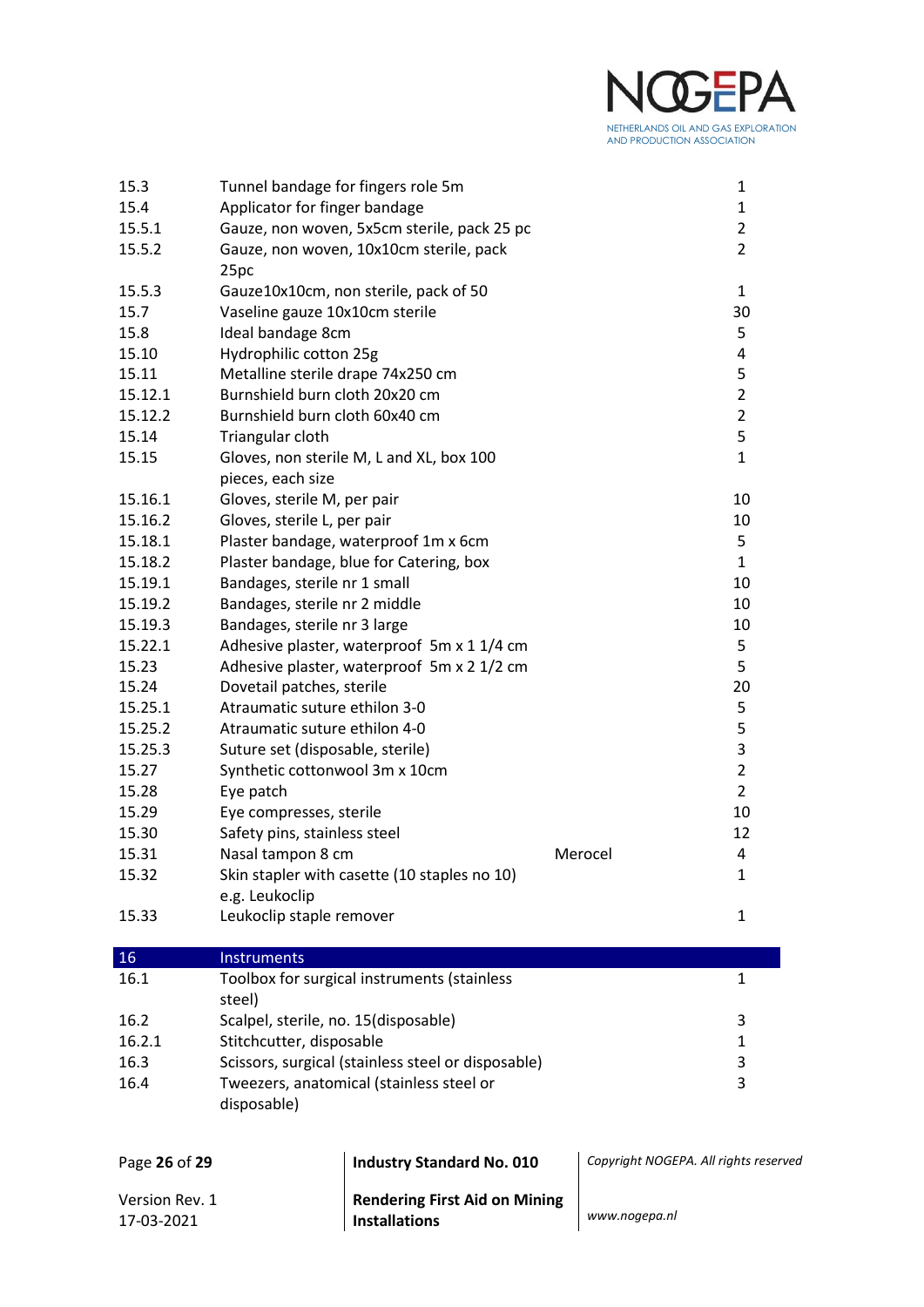#### Ì  $\gamma$ k PΔ NETHERLANDS OIL AND GAS EXPLORATION AND PRODUCTION ASSOCIATION

| 16.5    | Tweezers, surgical (stainless steel or<br>disposable)               | 3 |
|---------|---------------------------------------------------------------------|---|
| 16.6    | Artery clamp according to Kocher (stainless<br>steel or disposable) |   |
| 16.7    | Needle holder Mathieu 17cm (stainless steel<br>or disposable)       |   |
| 16.8    | Splinter tweezers (stainless steel)                                 |   |
| 16.9    | Ring cutting pliers                                                 |   |
| 16.10   | Bandage scissors Lister 18cm (stainless steel)                      | 1 |
| 16.11   | Rust ring remover / electric eye brush                              | 1 |
|         | (Algerbrush II)                                                     |   |
| 16.11.1 | Burr, 0.5mm for 16.11                                               | 3 |
| 16.13   | Clothing scissors                                                   |   |
| 16.14   | Magill tongs 20 cm (stainless)                                      |   |

17 Material for research and monitoring

| 17.2    | Stethoscope                                   |    |
|---------|-----------------------------------------------|----|
| 17.3    | Anaerobic bloodpressure meter                 |    |
|         | (sphygmomanometer)                            |    |
| 17.4    | Fever thermometer                             |    |
| 17.5    | Hypothermie thermometer                       |    |
| 17.6    | Otoscope                                      |    |
| 17.7    | Forehead loupe                                |    |
| 17.8    | Penlight eye light                            |    |
| 17.9    | Mobile examination light                      |    |
| 17.10   | Test strips for urine: blood-glucose-protein- | 50 |
|         | nitrite-leucocytes                            |    |
| 17.11   | Pregnancy test                                | 1  |
| 17.12.1 | Accu-Chek Performa                            |    |
| 17.12.2 | Teststrips for Accu-Chek Performa (box of 50) |    |
| 17.13   | <b>CRP-test</b>                               | 3  |

| 18     | Material for injection, puncture and catherization |    |
|--------|----------------------------------------------------|----|
| 18.1.1 | Syringes, sterile 2 ml disposable                  | 50 |
| 18.1.2 | Syringes, sterile 5 ml disposable                  | 50 |
| 18.1.3 | Syringes, sterile, 1ml, disposable                 | 10 |
| 18.2.1 | Safety needles 25G, sterile sc 16 x 0,5 mm         | 50 |
| 18.2.2 | Safety needles 21G, sterile im 40 x 0,8 mm         | 50 |
| 18.2.3 | Atomizer for syringe, sterile (e.g. MAD            | 25 |
|        | atomizer)                                          |    |
| 18.3.1 | Safety needles Venflon Pro Safety white 17G        | 10 |
| 18.3.2 | Safety needles Venflon Pro Safety green 18G        | 10 |
| 18.3.3 | Safety needles Venflon Pro Safety pink 20G         | 10 |
| 18.3.4 | Intraflon 12G x 80mm                               | 4  |
|        |                                                    |    |

| Page 27 of 29                | <b>Industry Standard No. 010</b>                             | Copyright NOGEPA. All rights reserved |
|------------------------------|--------------------------------------------------------------|---------------------------------------|
| Version Rev. 1<br>17-03-2021 | <b>Rendering First Aid on Mining</b><br><b>Installations</b> | www.nogepa.nl                         |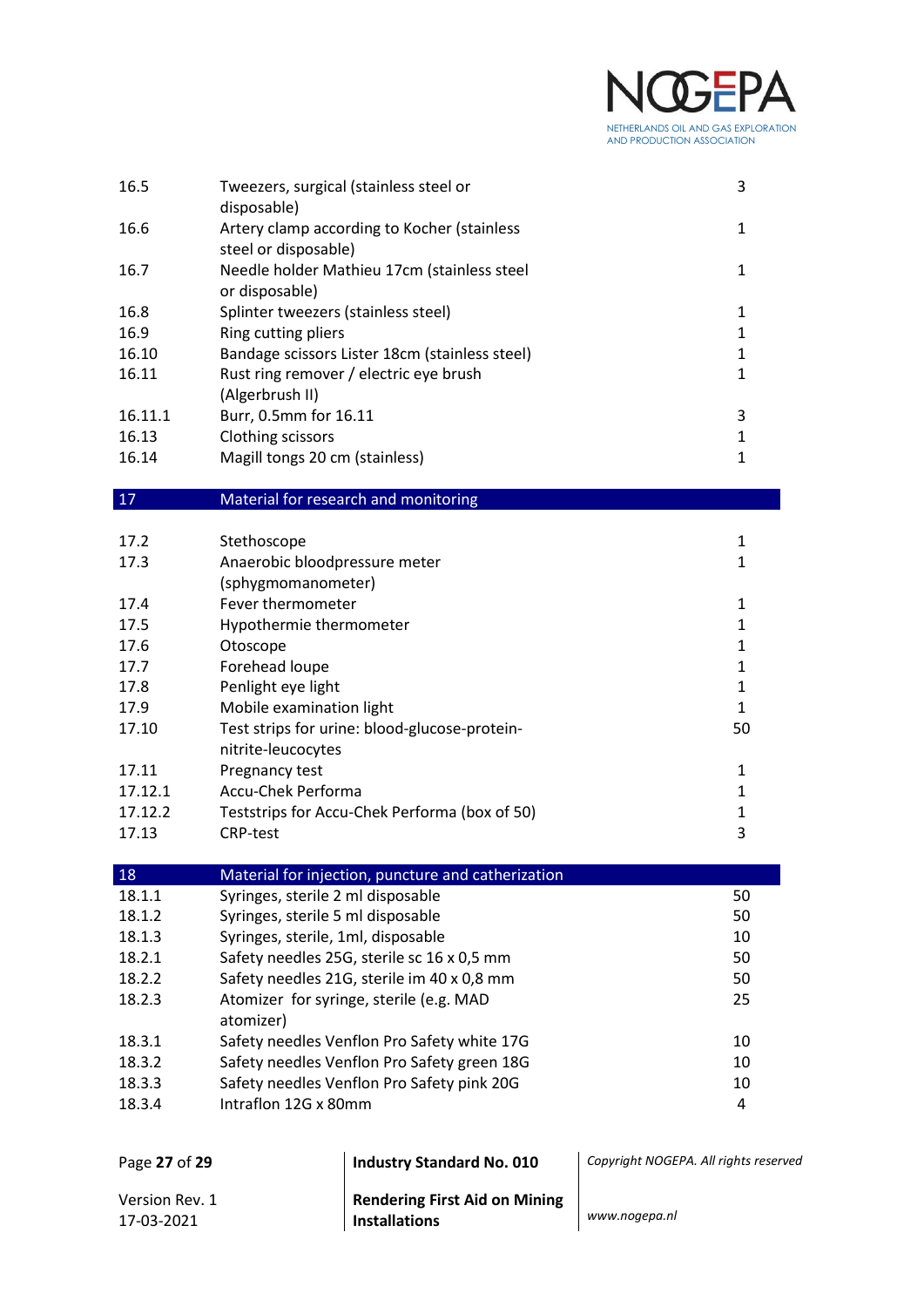

| 18.4    | Infusion systems                             | 10             |
|---------|----------------------------------------------|----------------|
| 18.5    | Tourniquet                                   | 1              |
| 18.6    | Indwelling Urethral Catheter Tieman CH16     | 2              |
|         | (latex free)                                 |                |
| 18.6.1  | Urine collection bag (for 18.6)              | 4              |
| 18.7    | Instillagel                                  | 2              |
| 18.8    | Stomach tube                                 | $\overline{2}$ |
| 18.10   | Infusion plaster Vecafix                     | 10             |
| 18.11   | Sharps container                             | 1              |
| 18.12.1 | Bonedrill EZ-IO (for Intraosseous Vascular   | $\mathbf{1}$   |
|         | Access System)                               |                |
| 18.12.2 | Intraosseous Needle 25mm (blue) for 18.12.1, | 2              |
|         | set with fixation plaster                    |                |
| 18.12.3 | Intraosseous Needle 45mm (yellow) for        | 2              |
|         | 18.12.1, set with fixation plaster           |                |
| 18.14   | Soap dispenser                               | $\mathbf{1}$   |
| 18.15   | Large syringe 50 ml with cone                | 4              |

Page **28** of **29 Industry Standard No. 010** *Copyright NOGEPA. All rights reserved*